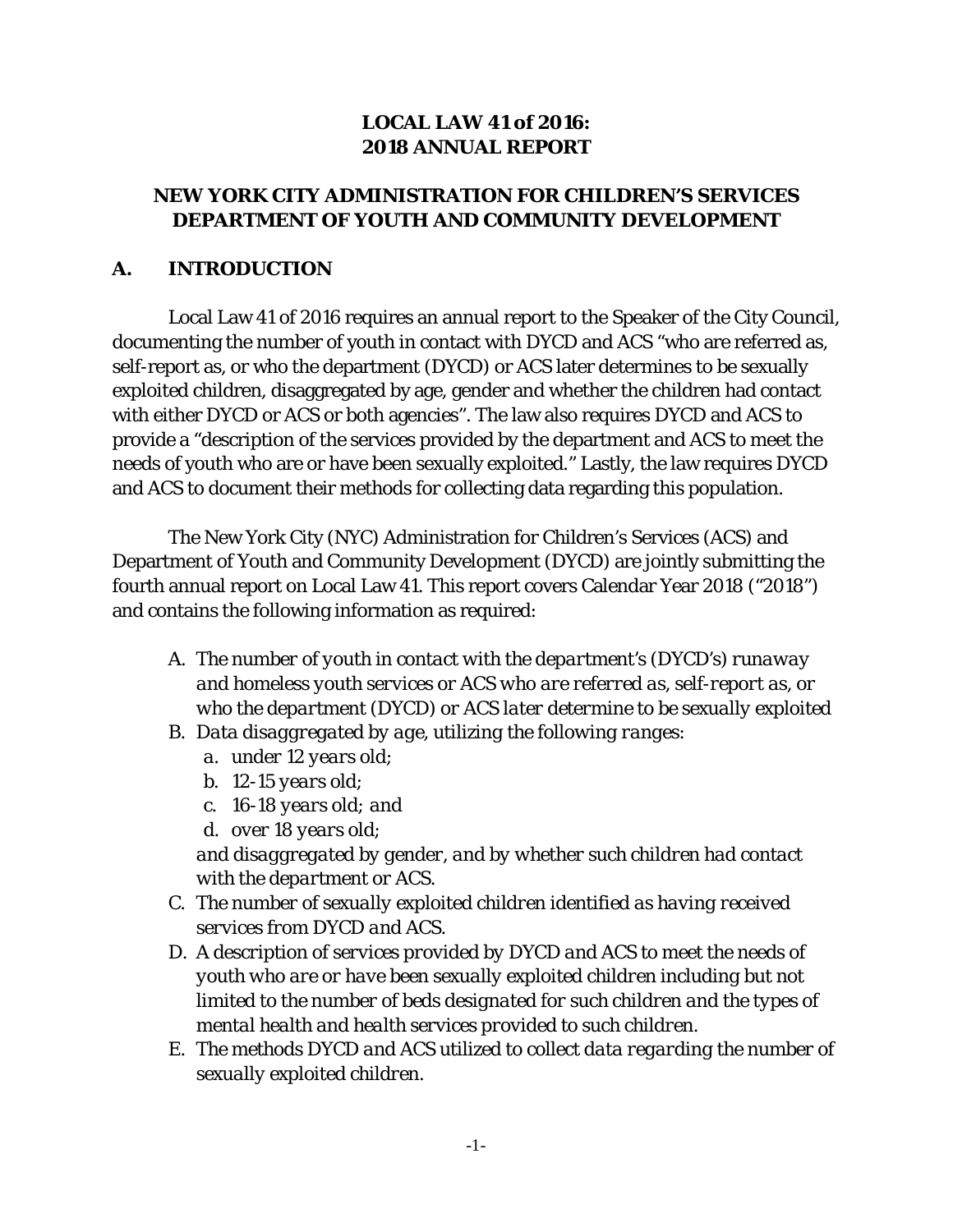# **DATA SUMMARY**

| <b>Table 1. Youth</b> "referred as, self-reported as, or determined to be sexually<br>exploited" served by ACS and DYCD in 2018: |       |  |  |  |  |  |  |  |
|----------------------------------------------------------------------------------------------------------------------------------|-------|--|--|--|--|--|--|--|
| <b>Safe Harbour Providers</b>                                                                                                    |       |  |  |  |  |  |  |  |
| <b>DYCD Runaway and Homeless Youth Services</b>                                                                                  |       |  |  |  |  |  |  |  |
| <b>ACS Prevention Services</b><br>• Non-Advocate Prevention Cases - 92<br>Advocate (ADVPO) Cases - 46                            |       |  |  |  |  |  |  |  |
| <b>ACS Placement Services</b>                                                                                                    | 72    |  |  |  |  |  |  |  |
| Office of Temporary and Disability Assistance (OTDA) Confirmed<br><b>Victims of Human Trafficking</b>                            |       |  |  |  |  |  |  |  |
| Total Exploited or at Risk for Exploitation Youth Served in 2018:                                                                | 2,839 |  |  |  |  |  |  |  |

# **In 2018, ACS, DYCD and the Safe Harbour providers served a total of 2,839 youth referred as, self-reported as, or determined to be sexually exploited.**

It is important to note that the actual determination as to whether some youth are atrisk for exploitation, or have been exploited is significantly challenging. Many youth that are considered at-risk for exploitation may have actually been trafficked, but chose not to disclose that information, or even outright deny exploitation, despite a proliferation of indicators. Therefore, the data in this report captures both exploited youth and youth determined to be at-risk for exploitation and these categories cannot be disaggregated. It should also be noted that some youth may have been counted multiple times in street outreach. There is no means to determine whether or how frequently this occurred.

# **Provider Breakdown:**

# **Safe Harbour Providers Served 1,874 and OTDA Confirmed 14 Exploited Youth or Youth At-Risk for Exploitation:**

- 208 youth who were exploited or at-risk of exploitation received group services from GEMS.[iv](#page-29-3)
- 17 youth recei[v](#page-29-4)ed individual case services from GEMS.<sup>v</sup>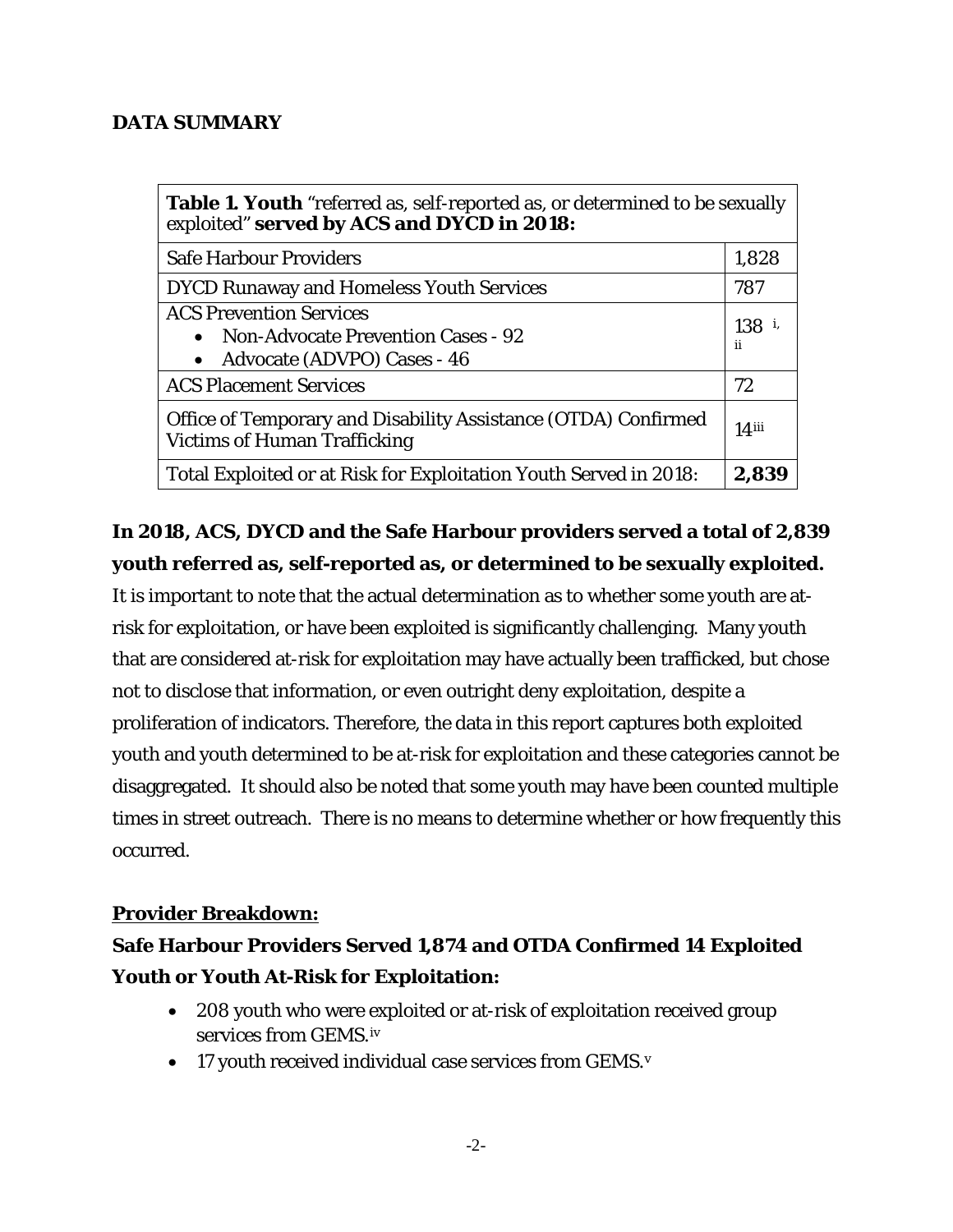- 63 youth who were exploited or at-risk of exploitation received services from the Safe Horizon Counselors who specialize in working with commercially sexually exploited children (CSEC) at ACS' Nicholas Scoppetta Children's Center.[vi](#page-30-0)
- 1,117 youth who identified as exploited, or at-risk for exploitation received services from Safe Horizon's Streetwork Outreach Team. [vii](#page-30-1)
- 16 youth who were exploited or at-risk of exploitation completed the Summer Youth Employment Program with the Henry Street Settlement.<sup>[viii](#page-30-2)</sup>
- 210 youth who were exploited or at-risk of exploitation received services at The Door.
- 17 youth who were exploited or at-risk of exploitation received services at Hetrick Martin Institute.
- 52 youth who were exploited or at-risk of exploitation received services at the Ali Forney Center.
- The NYS Office of Temporary and Disability Assistance (OTDA) confirmed 14 youth as sexually exploited.
- 104 sexually exploited youth, or youth at-risk for exploitation were identified through ACS' Child Trafficking Mailbox.
- 24 sexually exploited youth were identified through ACS' Child Trafficking Database (CTDB).

# **DYCD Served 787 Exploited and/or At-Risk for Exploitation Youth Through**

# **Runaway and Homeless Youth (RHY) Programs:**

- 356 youth received Crisis Services Programs.
- 99 youth received services from Transitional Independent Living Programs (TILS).
- 332 youth received services at Drop In Centers.
- 213 youth served by DYCD shared that they also receive some form of service from ACS.
- 227 males; 472 females; 35 transgender males, 53 transgender females.
- 2 children ages 12 to 15; 167 children ages 16 to 18; 618 youth over age 18.

# **ACS Foster Care Placement and Prevention Services Served 164 Exploited and/or At-Risk for Exploitation Youth:**

• Foster Care Placement: Served 72 Sexually Exploited Youth at the Jewish Child Care Association's (JCCA) Gateways Program. Gateways worked with a total of 72 girls in 2018, of which 4 cases opened in 2018 and 68 girls had prior placement history.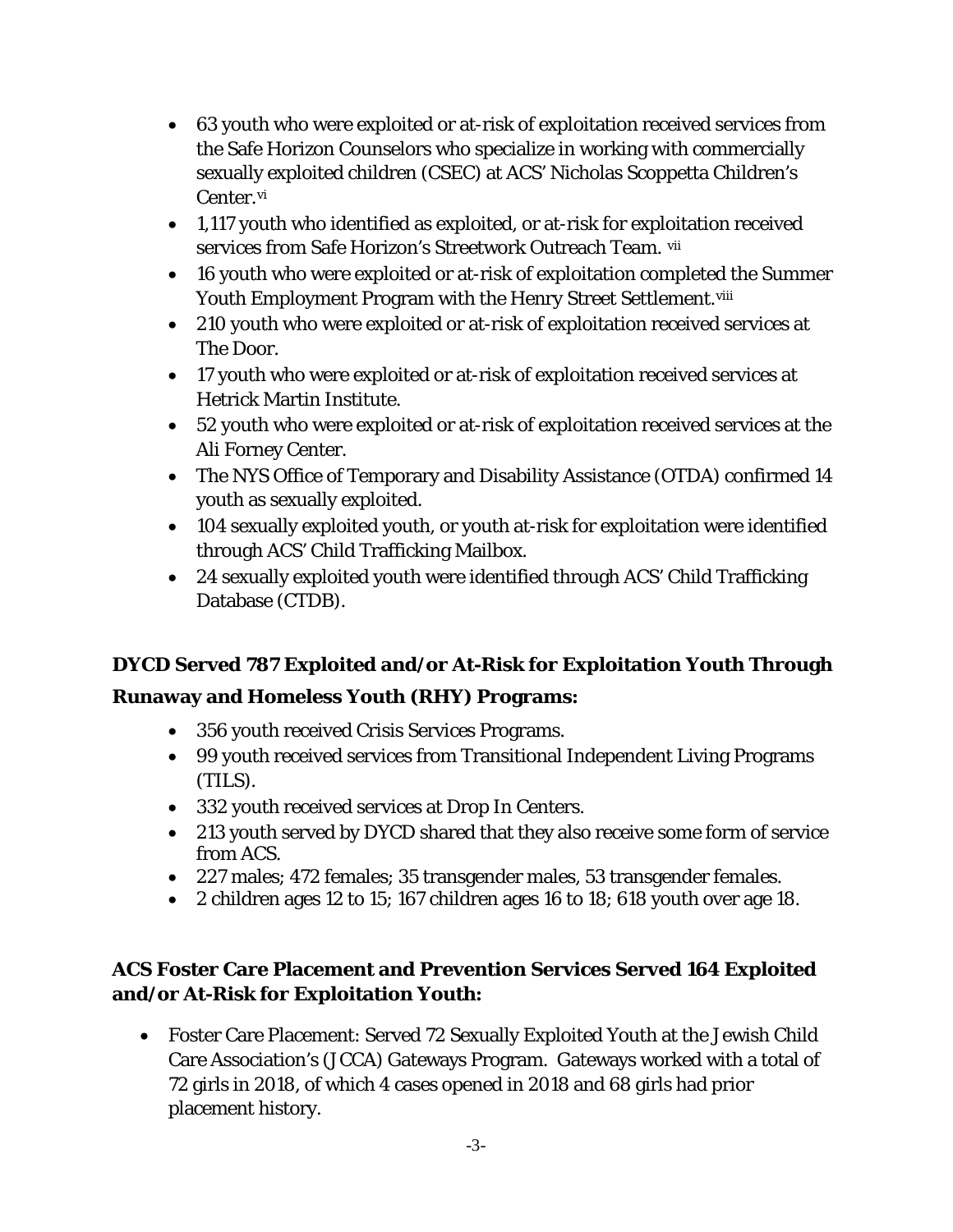• Prevention: Served 92 Sexually Exploited and/or Sexually Abused Youth at the Mt. Sinai-St. Luke's New Beginnings prevention program (New Beginnings). New Beginnings, which accepts referrals for children age 12 and up, works with sexually abused and/or sex trafficked youth and their families. New Beginnings worked with a total of 61 cases in 2018, 4 of which were new cases and 57 cases carried over from 2017. The 61 cases contained a total of 158 children (subject child and siblings), including 66 children under 12 years of age. Since the program serves subject children age 12 and older, it is likely these are siblings of the subject children, not subject children themselves. Therefore, the 66 children under age 12 have not been included in the total for New Beginnings.

| <b>By Age:</b>                      | Under 12 years old:      | 5     |
|-------------------------------------|--------------------------|-------|
|                                     | 12 to 15 years old:      | 256   |
|                                     | 16 to 18 years old:      | 652   |
|                                     | Over 18 years old:       | 1,830 |
|                                     | Age unknownix            | 96    |
| <b>By Gender:</b>                   | Male:                    | 622   |
|                                     | <b>Female:</b>           | 1,603 |
|                                     | Transgender              | 492   |
|                                     | <b>Female:</b>           |       |
|                                     | <b>Transgender Male</b>  | 59    |
|                                     | <b>Gender Non-</b>       | 10    |
|                                     | Conforming               |       |
|                                     | Gender                   | 53    |
|                                     | Undisclosed <sup>x</sup> |       |
| <b>By Contact With DYCD or ACS:</b> |                          |       |
| <b>ACS</b> only                     |                          | 292   |
| DYCD only                           |                          | 574   |
| <b>Both ACS and DYCD</b>            |                          | 556   |
| Unknown                             |                          | 1,417 |

# **Table 2. Delineation of Data by Required Local Law 41 Categories: Total = 2,839**

### **B. DATA CAPTURE METHODOLOGY**

In 2018, ACS obtained demographic data of young people served by New York State Safe Harbour-funded programs from the ACS and DYCD Safe Harbour providers. In addition, ACS obtained data through its Child Trafficking Mailbox, which served as a vehicle for ACS and provider agency staff to send notifications of trafficked children, ask questions, request resources and receive case practice guidance. The Child Trafficking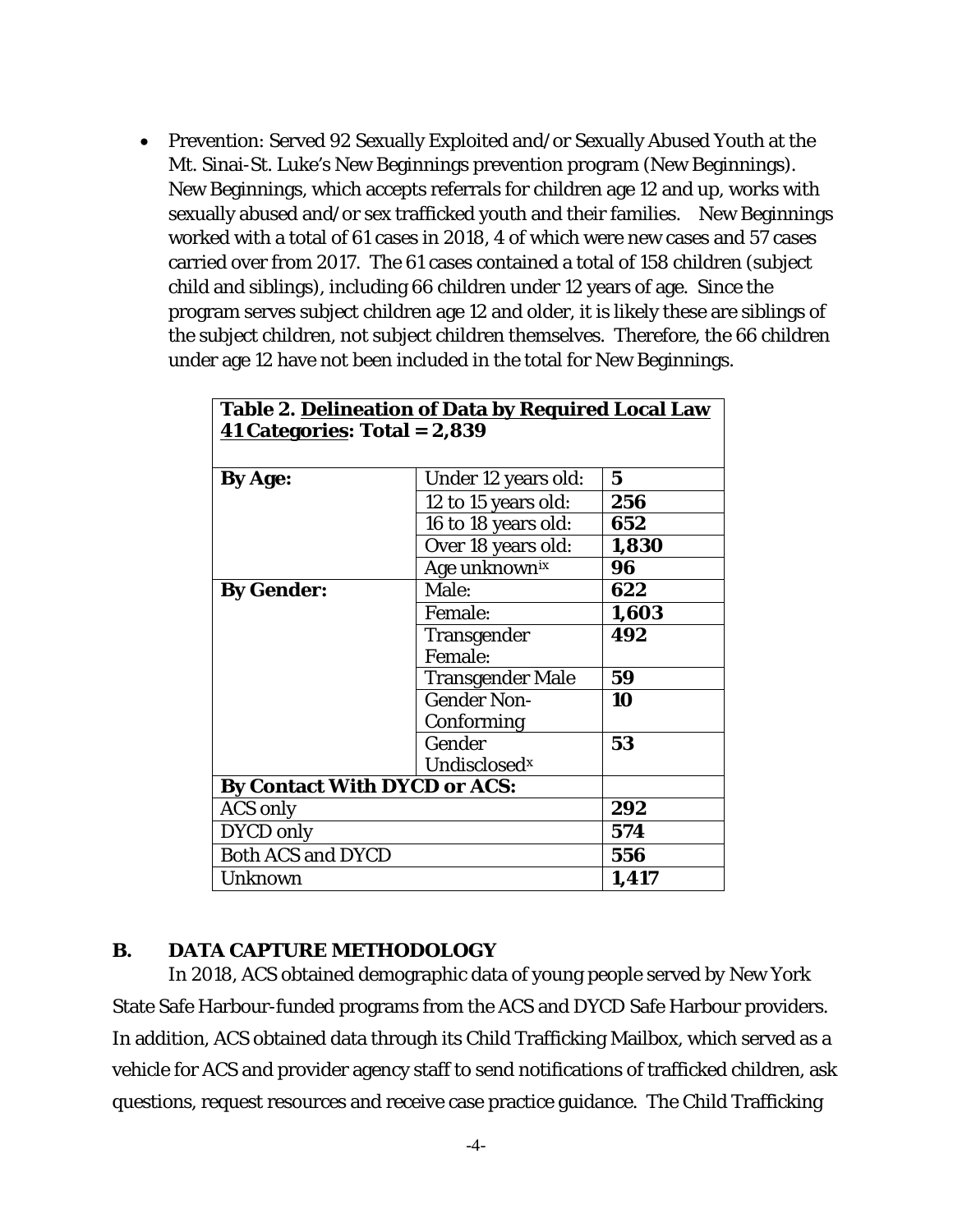Mailbox is monitored by six professionals<sup>[xi](#page-30-5)</sup> within or affiliated with the ACS Office of Child Trafficking Prevention and Policy, who have extensive experience in child welfare and law enforcement. In 2018, the mailbox received more than 1,314 emails, which identified a total of 104 children who were newly identified as trafficked, or at-risk of trafficking, and also provided support in reference to 105 children who had previously been identified as trafficked or at-risk of trafficking.

#### Screening Tools

In 2018, ACS continued to implement the NYS Office of Children and Families (OCFS) Administrative Directive, 15-OCFS-ADM-16: Requirements to Identify, Document, Report and Provide Services to Child Sex Trafficking Victims (September 1, 2015), with its mandated screening and reporting tools:

- a. Rapid Indicator Tool to Identify Children Who May Be Sex Trafficking Victims or At-Risk of Bring a Sex Trafficking Victim
- b. Child Sex Trafficking Indicators Tool
- c. Law Enforcement Report of a Child Sex Trafficking Victim

It is highly likely that the mandated OCFS screening process, based upon the requirements of 2014's federal legislation, The Preventing Sex Trafficking and Strengthening Families Act, which required screening of every child within the child welfare system for potential sex trafficking and timely reporting to law enforcement of any child determined to be sex trafficked, resulted in greater awareness of children being identified and served. Additionally, The NYS Office of Children and Family Services' (OCFS) Safe Harbour Program continued to require the use of a standard Excel spreadsheet for data capture, which helps gather more complete and uniform statistics from providers than in prior years.

Staff and providers face challenges with using paper screening tools to report and document data about the children and youth, as paper tools cannot aggregate data, nor provide a longitudinal history of the evolution of a child's entry into trafficking. The NYS CONNECTIONS database was enhanced in 2016 to include Sex Trafficking screens, into which staff could record the results of the screening tools and insert the Law

-5-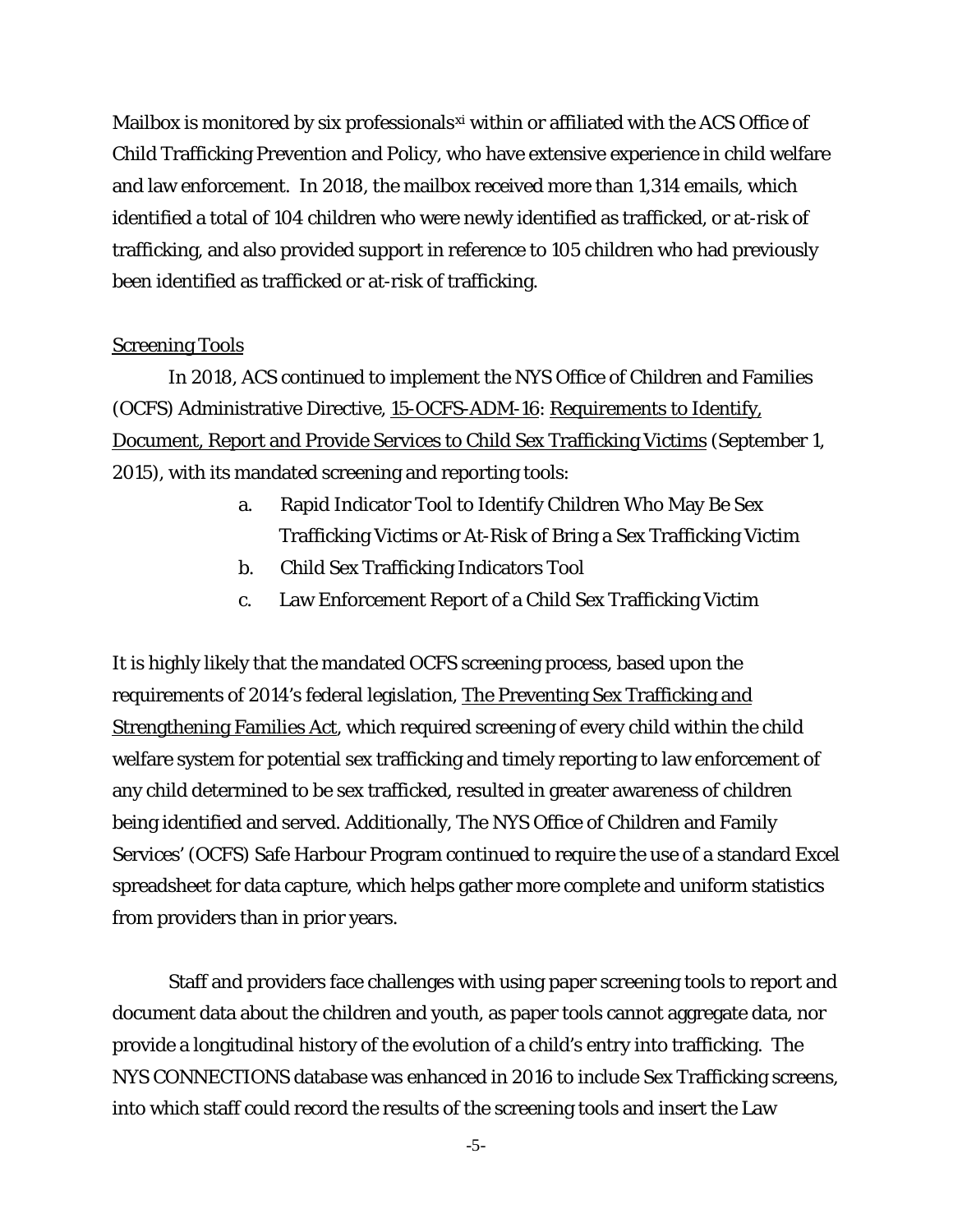Enforcement Report contact information, however the actual screening tools were not captured in CONNECTIONS. To address these challenges, ACS' Office of Child Trafficking Prevention and Policy, ACS' Office of Information Technology and a contracted Microsoft development team worked together to produce the first Child Trafficking Database (CTDB), which launched as a pilot on February 15, 2017 and continued in use during 2018.

The CTDB, currently in Phase I, allows assigned staff to complete the mandated OCFS sex trafficking screening tools electronically, thereby alleviating the use of paper screening tools. It allows staff to view child trafficking screening histories of children on their caseload, input screenings and view caseload demographics relevant to screenings assigned. The CTDB also permits every screening to be recorded and saved in the system for future access by a worker assigned to a child (and only when a worker is assigned to a child), and for administrative research and reporting needs, as required by Federal and State legislation.

For CTDB Phase II (in the planning stage for development during Calendar Year 2019), the CTDB will be enhanced to include an expanded services entry section for all youth identified as trafficked, which will allow the longitudinal capture of service provision information. Phase II will also provide automatic report generation functionality, to provide data as required by the City Council and OCFS, and on a wide variety of specific indicators relevant to understanding child trafficking in NYC's child welfare system. This project will therefore permit large scale indicator identification, tracking, data collection and aggregation of all youth identified as trafficked, or at-risk for trafficking through ACS' protective investigations and within the foster care, prevention and detention systems. Phase II will also provide extended levels of administrative access and report generation ability for divisional and agency managers and executives.

Phase I facilitated the identification of youth that met the Federal Definition of Trafficking through the automatic generation of an email from the CTDB to a specially designated Mailbox, to which the staff of ACS' Office of Child Trafficking Prevention and

-6-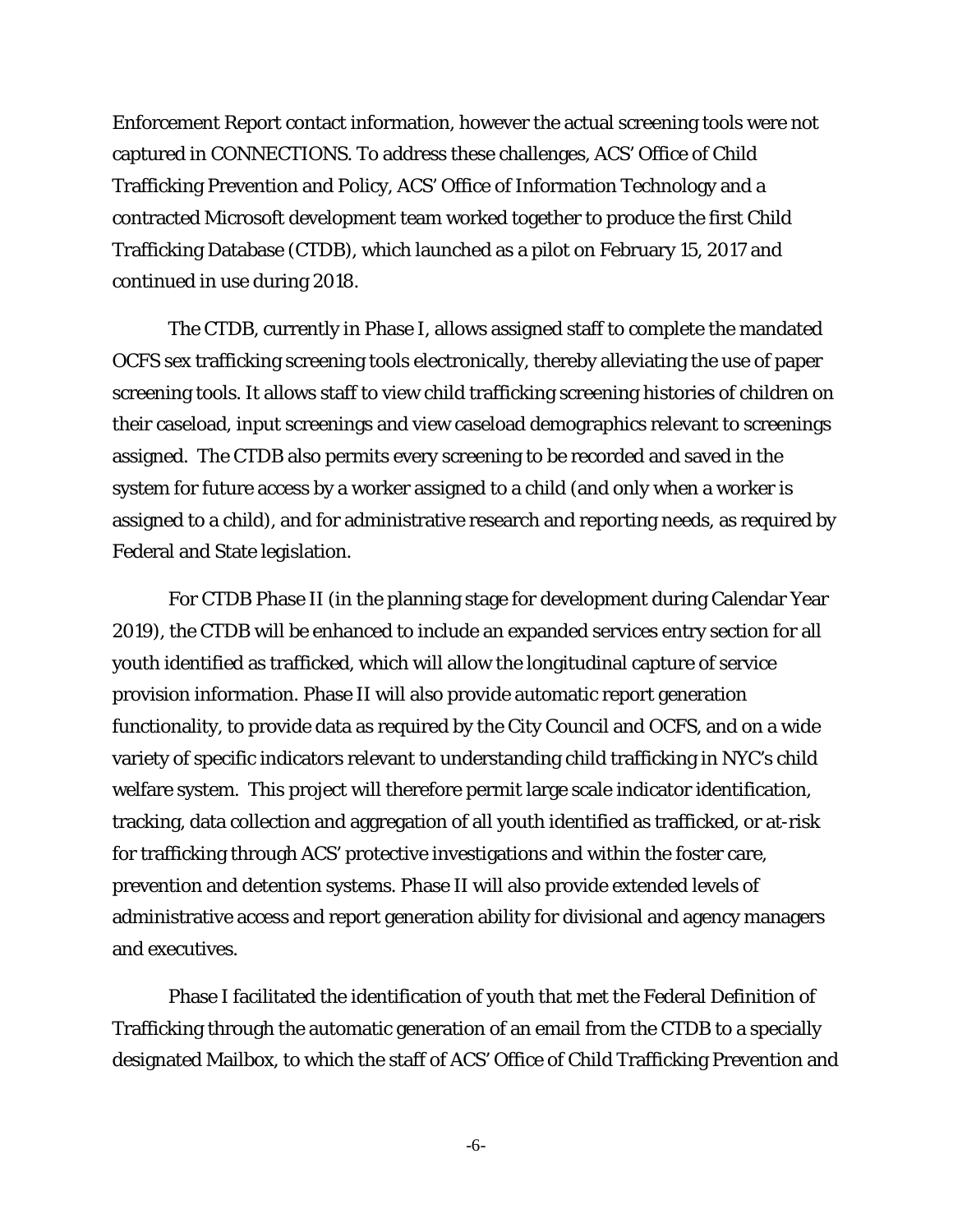Policy (OCTPP) have access. OCTPP staff then followed up by contacting the screener to confirm whether the youth met the definition.

Using Phase I auto-generated email capability, OCTPP's research ascertained that twenty-four (24) children identified by screeners through CTDB electronic sex trafficking screenings met the Federal Definition of Trafficking during 2018.

A detailed description of the CTDB is included in Appendix C.

Based upon the data collected from our providers, ACS submits the following observations:

- Obtaining all the figures required by Local Law 41 from vulnerable youth can be challenging. For example, providers such as Streetwork, which conducts momentary outreach with many youth at one time, may be unable to obtain complete information from their participants. In other instances, asking youth information concerning their involvement with ACS may not foster rapport or may trigger painful feelings.
- In addition, it can be difficult, if not impossible, to ascertain whether youth were counted more than once, or if information provided in a later month related to a new or existing client, especially concerning street outreach and group work at the Children's Center and the two secure detention facilities. This is due to the anonymity involved in street outreach and drop in centers. ACS is working to enhance data collection whenever possible.
- Most importantly, youth do not always disclose their experiences. Therefore, many youth who are considered at-risk for trafficking may have actually been trafficked but choose not to disclose that information. There are a variety of reasons as to why a youth may not disclose. These reasons can include, but are not limited to:
	- o Traumatic reaction due to thinking about the victimization endured
	- o Fear of threats or retribution by the trafficker
	- o Fear of being taken from familiar people or places
	- o Embarrassed by, and ashamed of the exploitation and the abuse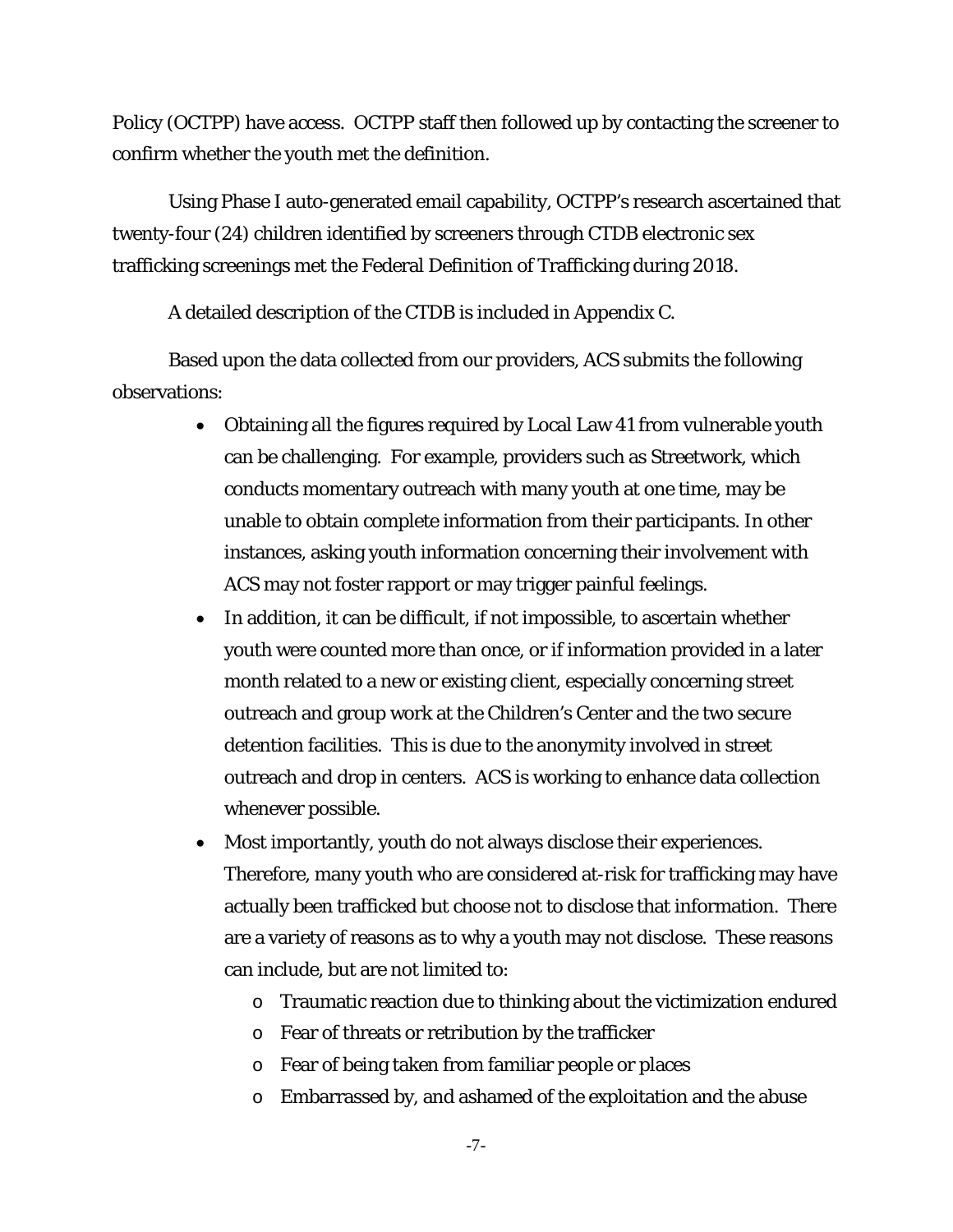- o Cultural norms that may make talking about exploitive experiences difficult for children, and even more so, traumatic sexual experiences
- o Developmental delays that make it difficult to conceptualize what has actually occurred
- o Victims often do not recognize they are in an abusive relationship and do not identify as trafficked. They truly believe their exploiter loves them and become "trauma bonded" [xii](#page-30-6) to the exploiter. This makes it difficult for them to disclose. Many victims who leave their exploiter return. Some never disclose or leave at all.

#### **Table 3. Data Delineation by Agency and Indicator:**

| NYC Administration for Children's Services                                                          |                    |                                        |                                                                                                                                                                         |              |              |              |               |             |                |          |                |                                                                    |          |              |              |              |
|-----------------------------------------------------------------------------------------------------|--------------------|----------------------------------------|-------------------------------------------------------------------------------------------------------------------------------------------------------------------------|--------------|--------------|--------------|---------------|-------------|----------------|----------|----------------|--------------------------------------------------------------------|----------|--------------|--------------|--------------|
| 2018 NYC Safe Harbour Data: Sexually Exploited Children and Children At-Risk of Sexual Exploitation |                    |                                        |                                                                                                                                                                         |              |              |              |               |             |                |          |                |                                                                    |          |              |              |              |
|                                                                                                     |                    |                                        |                                                                                                                                                                         |              |              |              |               |             |                |          |                | as identified and reported by ACS, DYCD and Safe Harbour Providers |          |              |              |              |
| Safe Harbour Provider                                                                               | <b>Total Youth</b> | Cis M                                  | Trans M No G Discl<br><b>GNC</b><br>$12 - 15$<br>$16 - 18$<br>DYCD only ACS+DYCD<br><b>Unk</b><br>< 12<br>$>18$<br><b>ACS only</b><br>Cis F<br><b>TransF</b><br>Age unk |              |              |              |               |             |                |          |                |                                                                    |          |              |              |              |
| Child Trafficking Mailbox                                                                           | 104                | 11                                     | 93                                                                                                                                                                      | 0            | $\mathbf{0}$ | $\mathbf{0}$ | $\mathbf{0}$  | 3           | 39             | 55       | $\overline{ }$ | $\Omega$                                                           | 104      | $\mathbf{0}$ | $\mathbf{0}$ | $\Omega$     |
| Child Trafficking Database                                                                          | 24                 | $\mathbf{0}$                           | 23                                                                                                                                                                      |              | $\mathbf{0}$ | $\mathbf{0}$ | $\Omega$      |             | 12             | 11       | $\Omega$       | $\Omega$                                                           | 24       | $\mathbf{0}$ | $\Omega$     | $\Omega$     |
| Streetwork Street Outreach                                                                          | 1117               | 234<br>423<br>441                      |                                                                                                                                                                         |              | 19           | $\Omega$     | $\Omega$      | $\Omega$    | $\mathbf{0}$   | 63       | 1027           | 27                                                                 | 0        | $\Omega$     | 39           | 1078         |
| Children's Center Counselors                                                                        | 63                 | 4                                      | 57                                                                                                                                                                      |              | $\mathbf{1}$ | $\Omega$     | $\Omega$      | $\Omega$    | 31             | 29       | 3              | 0                                                                  | $\Omega$ | $\Omega$     | 63           | $\mathbf 0$  |
| <b>GEMS Groups at Facilities</b>                                                                    | 208                | $\mathbf 0$<br>208                     |                                                                                                                                                                         |              | $\Omega$     | $\Omega$     | $\Omega$      | $\Omega$    | 66             | 116      | $\overline{2}$ | 24                                                                 | 0        | $\Omega$     | 208          | 0            |
| 17<br>GEMS Individual Cases                                                                         |                    | 0                                      | 17                                                                                                                                                                      | 0            | $\Omega$     | $\Omega$     | $\Omega$      | $\Omega$    | 8              | 8        | $\Omega$       |                                                                    | $\Omega$ | $\Omega$     | 17           | 0            |
| <b>DYCD RHY Programs</b>                                                                            | 787                | 227                                    | 472                                                                                                                                                                     | 53           | 35           | $\Omega$     | $\Omega$      | $\Omega$    | 2              | 167      | 618            | $\Omega$                                                           | $\Omega$ | 574          | 213          | 0            |
| Ali Forney Center                                                                                   | 52                 | 13                                     | 9                                                                                                                                                                       | 13           | Δ            | 9            |               | $\Omega$    | $\Omega$       | 10       | 42             | $\Omega$                                                           | $\Omega$ | $\Omega$     | $\Omega$     | 52           |
| Hetrick Martin Institute                                                                            | 17                 | 3                                      | 11                                                                                                                                                                      |              | $\Omega$     | $\Omega$     | $\mathcal{P}$ | $\Omega$    | 3              | 3        | 11             | $\Omega$                                                           | $\Omega$ | $\Omega$     | $\Omega$     | 17           |
| The Door                                                                                            | 210                | 99                                     | 107                                                                                                                                                                     | $\Omega$     | $\Omega$     | $\Omega$     | $\Delta$      |             | 6              | 117      | 86             | $\Omega$                                                           | $\Omega$ | $\Omega$     | $\Omega$     | 210          |
| Summer Youth Employment                                                                             | 16                 | 10                                     | 6                                                                                                                                                                       | $\mathbf 0$  | $\mathbf{0}$ | $\mathbf 0$  | $\Omega$      | $\mathbf 0$ |                | 9        | 6              | 0                                                                  | 0        | $\mathbf{0}$ | 16           | $\mathbf 0$  |
| OTDA Confirmations                                                                                  | 14                 | $\mathbf{0}$                           | 14                                                                                                                                                                      | $\mathbf 0$  | $\mathbf{0}$ | $\mathbf 0$  | $\Omega$      | $\mathbf 0$ | 4              | 10       | $\Omega$       | $\Omega$                                                           | $\Omega$ | $\Omega$     | $\Omega$     | 14           |
| Gateways Program (Placement)                                                                        | 72                 | $\Omega$                               | 72                                                                                                                                                                      | $\mathbf 0$  | $\mathbf{0}$ | $\Omega$     | $\Omega$      | $\Omega$    | 19             | 26       | 27             | $\Omega$                                                           | 72       | $\Omega$     | $\Omega$     | $\mathbf{0}$ |
| 92<br>New Beginnings (Preventive)                                                                   |                    | 21                                     | 71                                                                                                                                                                      | $\mathbf{0}$ | $\mathbf{0}$ | $\Omega$     | $\Omega$      | $\Omega$    | 65             | 26       |                | $\Omega$                                                           | 92       | $\mathbf{0}$ | $\mathbf{0}$ | $\Omega$     |
| Preventive Advocate Cases                                                                           | 46                 | $\Omega$<br>$\overline{2}$<br>$\Omega$ |                                                                                                                                                                         | $\Omega$     | 44           | $\Omega$     | $\Omega$      | $\Omega$    | $\overline{2}$ | $\Omega$ | 44             | 0                                                                  | $\Omega$ | $\Omega$     | 46           |              |
| Totals:                                                                                             | 2839               | 622<br>1603<br>492                     |                                                                                                                                                                         |              | 59           | 53           | 10            | 5           | 256            | 652      | 1830           | 96                                                                 | 292      | 574          | 556          | 1417         |
| Section Totals:                                                                                     | 2839               | 2.839<br>2.839                         |                                                                                                                                                                         |              |              |              |               |             |                |          |                |                                                                    |          | 2.839        |              |              |

An expanded view of this table is located in Appendix B.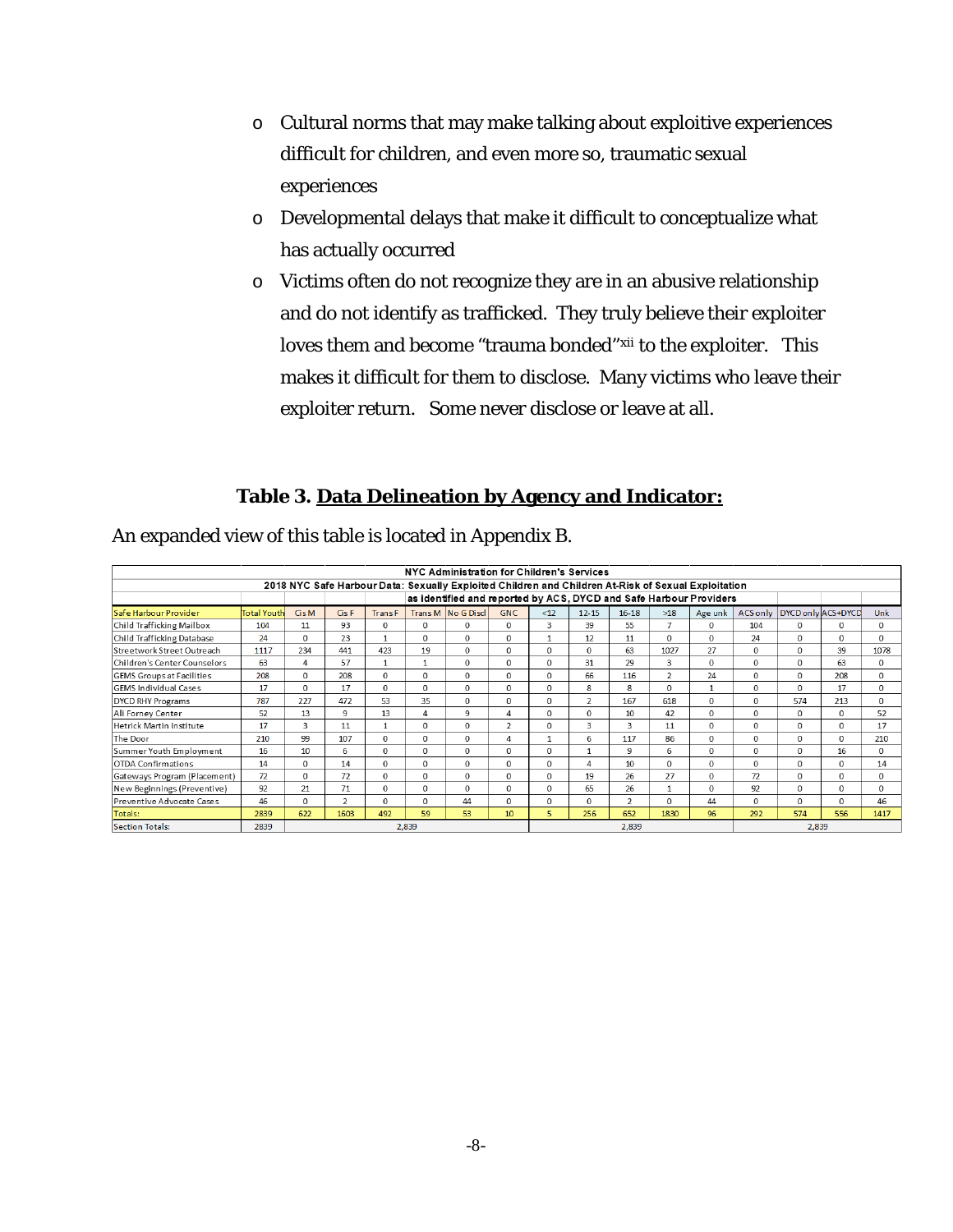# **D. SERVICE PROVISION FOR SEXUALLY EXPLOITED YOUTH 1. DYCD Contracted Programs and Services to Meet the Needs of Sexually Exploited Children**

The central responsibility of DYCD is to administer city, state, and federal funds to community-based organizations that serve New York City's youth and families. DYCD funds a range of programs including immigration, after-school, literacy, jobs and internships, parenting, and runaway and homeless youth programs and services. In 2018, DYCD provided \$836.7 million in funding to support these programs and services.

DYCD's funded Runaway and Homeless Youth (RHY) services are designed to protect young people, and whenever possible, encourage family reunification. In cases where reunification is not possible, these programs help youth progress from crisis and transitional care to independent living arrangements. Youth who participate in DYCD programs receive comprehensive services geared toward developing independent living skills, and strengthening their problem solving, decision making and communication abilities. This wide range of services includes food and clothing; medical services; substance abuse education; housing assistance; educational services; counseling; independent living skills training; employment counseling and assistance; recreation; legal assistance; and transportation assistance.

Services are provided to at-risk youth through crisis services programs (serving youth ages 16-20[xiii\)](#page-30-7) which offer emergency, voluntary short-term residential programs. Youth in need of longer-term residential services may obtain a referral through the crisis services programs to DYCD-funded Transitional Independent Living (TIL) programs (serving youth ages  $16\text{-}20xiv$  $16\text{-}20xiv$ ), which assist youth in establishing independence through services such as educational and vocational programming, job placement, and counseling.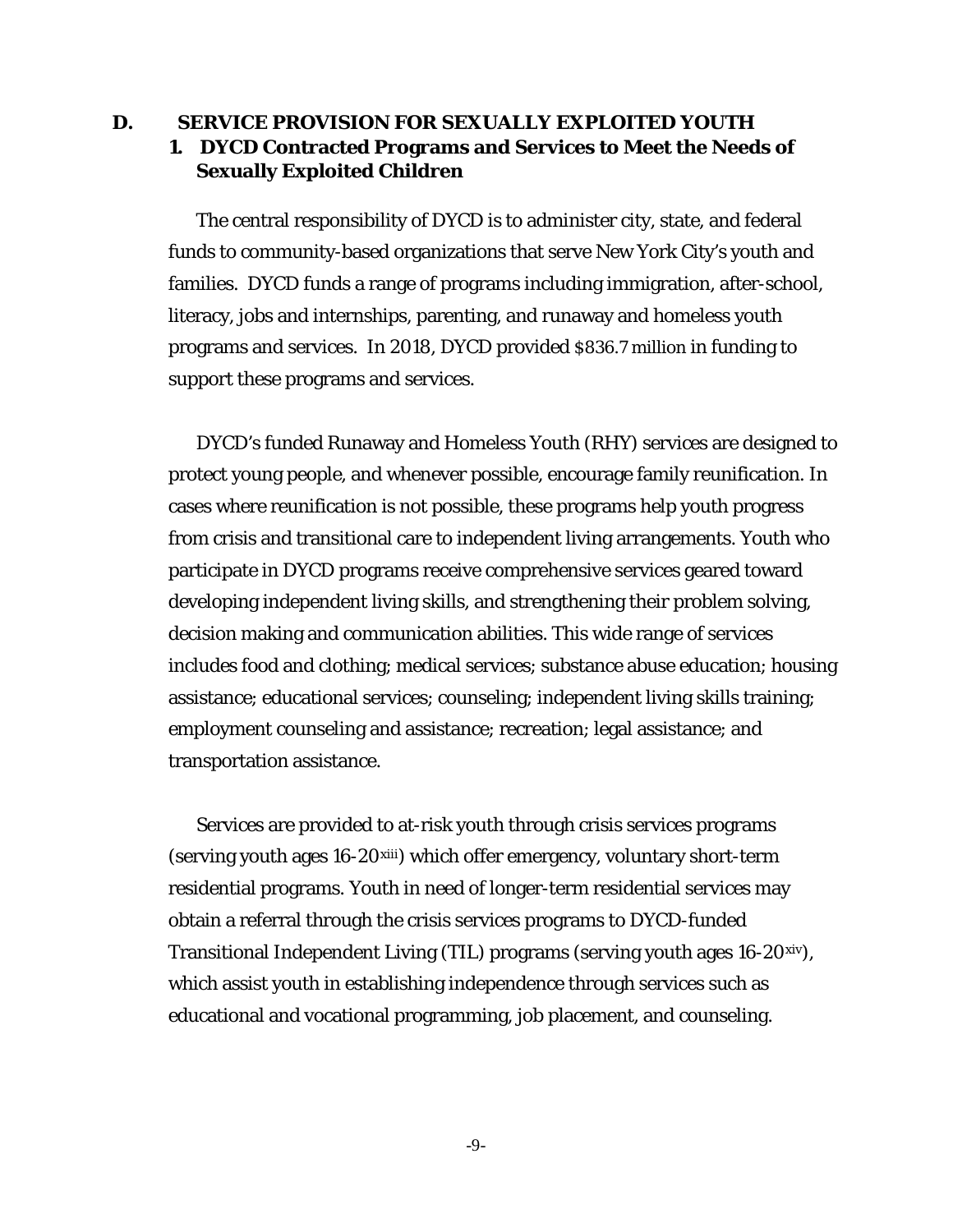In 2006, DYCD revised its RHY model by establishing drop-in centers for each borough, enhanced street outreach services and specialized services for Lesbian, Gay, Bisexual, Transgender, and Questioning (LGBTQ) youth, pregnant and parenting teens, and sexually exploited young people, as well as expanded shelter options. Funded services are described in greater detail below. DYCD's aggregate data is provided in Appendix A.

- a. **Crisis Services –** Crisis services programs offer emergency shelter for runaway and homeless youth age 16 to 20. These voluntary, short-term residential programs provide emergency shelter and crisis intervention services aimed at reuniting youth with their families. If family reunification is not possible, crisis services programs help arrange appropriate transitional and long-term placements. In 2018, DYCD had available a total of 246 crisis beds, including specialized services for LGBTQ youth
- b. **Drop-in Centers –** DYCD also provides emergency intervention services at seven drop-in centers across the five boroughs. Three drop-in centers are located in Manhattan and one each in Brooklyn, Queens, Staten Island, and the Bronx. Three of the Drop-in Centers are open six days a week and provide youth up to the age of  $24^{xy}$  with essentials such as food, clothing, and immediate shelter as well as access to counseling, support, and referrals to relevant services. Since 2015 DYCD has funded the Ali Forney Center to provide 24-hour drop-in center services at its Harlem. In 2017, DYCD added Sheltering Arms to also provide 24-hour drop-in center services at its Queens location through non-Safe Harbor funding. In 2018, DYCD added Project Hospitality, SCO and Cardinal McCloskey to also provide 24-hour drop-in center services in Staten Island, Brooklyn and the Bronx respectively, through non-Safe Harbor funding.
- c. **Street Outreach Program –** DYCD also funds street outreach to reach at-risk youth where they are. Currently, the street outreach is conducted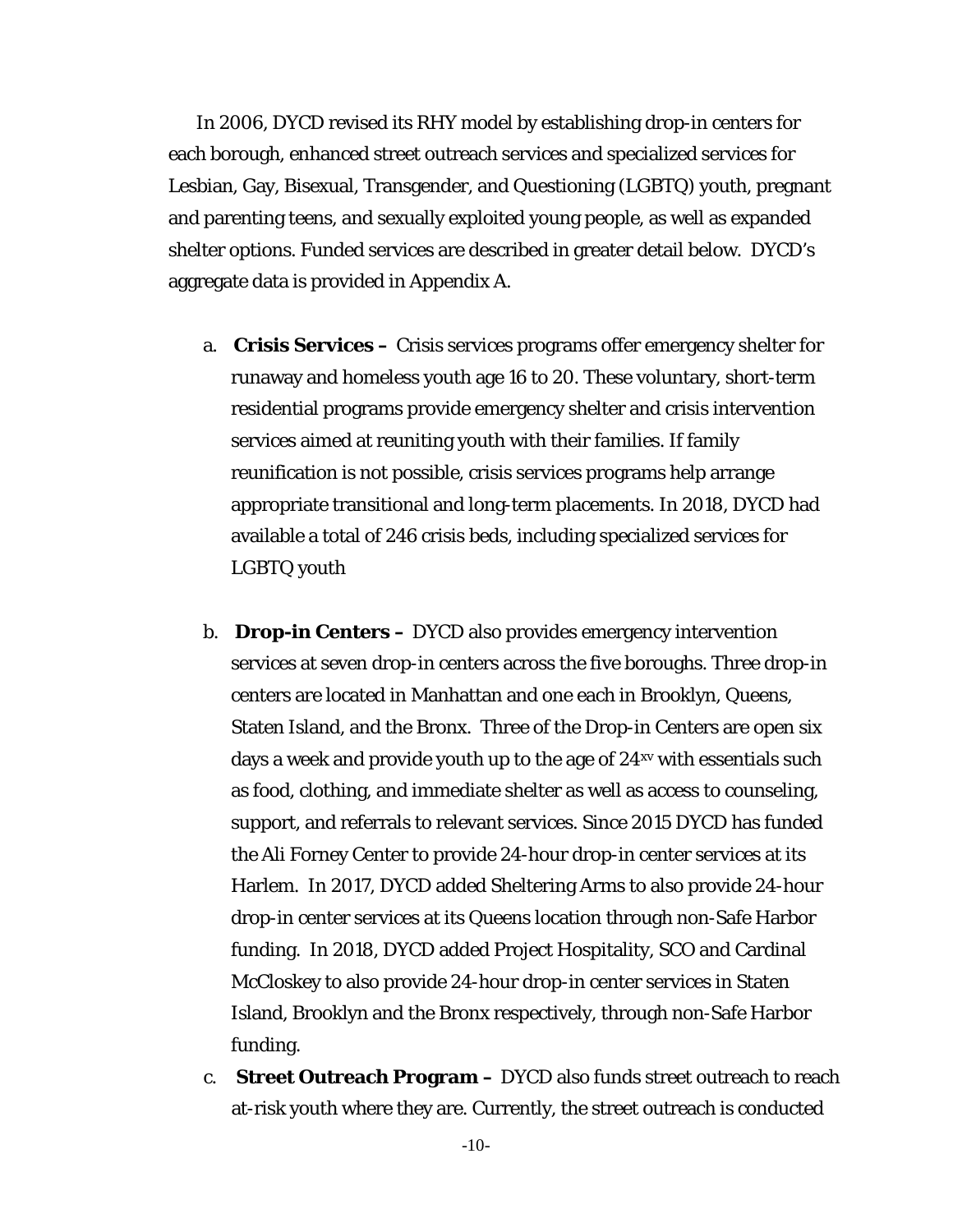by the contracted provider, Safe Horizon's Streetwork Project, with the use of vans. The Streetwork Project is a 30-year old confidential and voluntary program serving anyone who is 24 years old and under as well as homeless. The Street Outreach's vehicle-based outreach program focuses on locations where youth are known to congregate. By going directly to where at-risk youth are likely to congregate, such as subway stations and transportation hubs, the Street Outreach Program, with the assistance of street outreach workers, develops rapport with youth and provides contact by disseminating information about RHY services, providing food, clothing and other resources; making referrals to other service providers; and transporting youth back to their homes or relatives, to crisis services programs, or to other safe locations.

d. **Transitional Independent Living (TIL) Programs –** DYCD contracts with providers to offer a total of 360 Transitional Independent Living beds. In addition to the services that are offered to all youth in the RHY continuum, those who are specifically identified as sexually exploited and in need of specialized services can be referred to the nationally recognized Girls Educational and Mentoring Services' (GEMS) Transitional Independent Living program, when appropriate. The GEMS TIL program specializes in services specifically for young women who have experienced sexual exploitation. Placement in the GEMS program is not always possible, as it is limited to eight DYCD-funded beds. However, young people residing in any of the DYCD funded programs will receive ongoing case management and counseling to address issues associated with exploitation. As each young person's experience is different, the service providers make referrals, as appropriate, to outside services. Program staff take care to engage youth in services when the youth is ready to address this sensitive issue.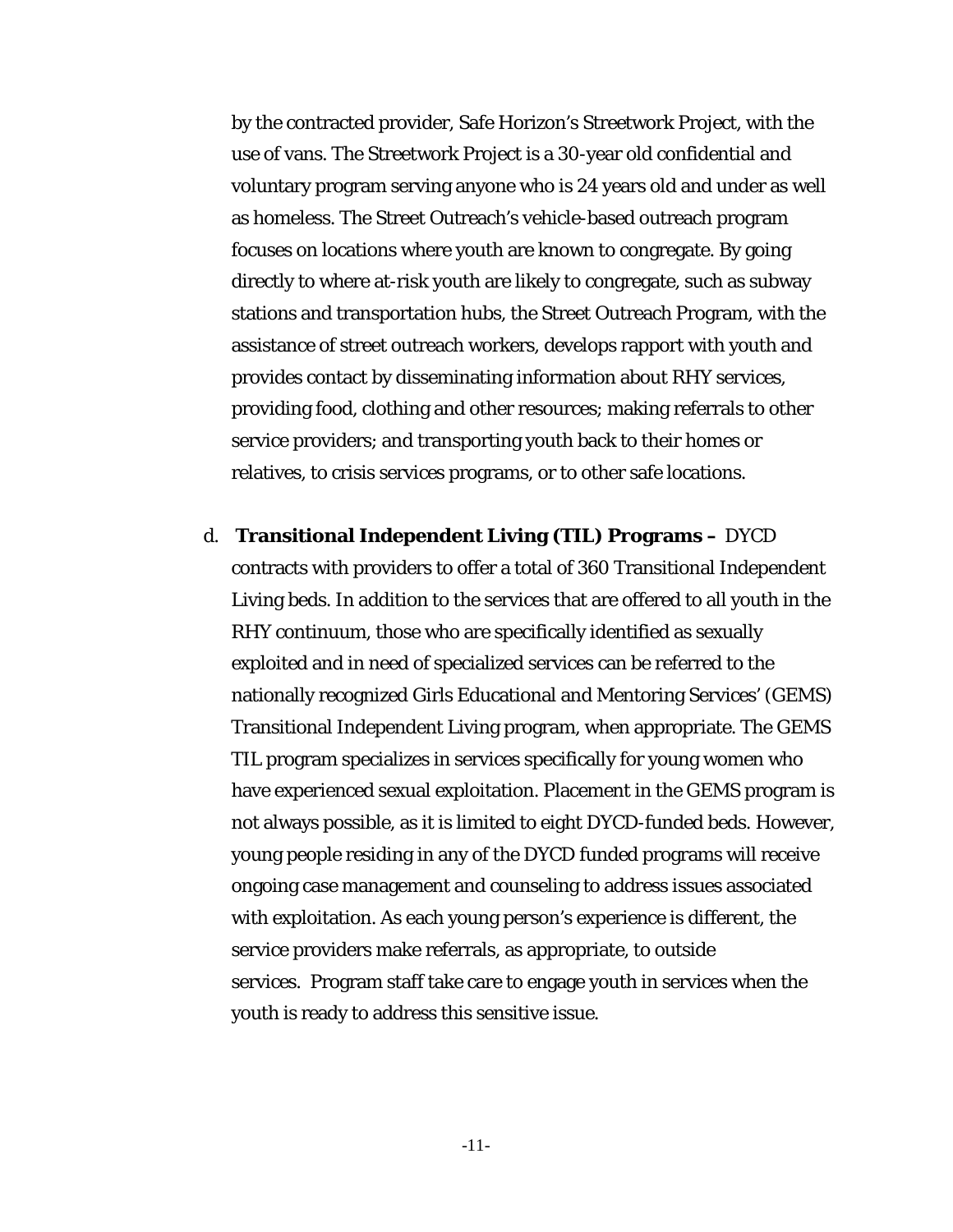# **2. New York State Safe Harbour-Funded Programs to Meet the Needs of Sexually Exploited Children**

In 2018, New York State's Office of Children and Family Services (OCFS) provided \$88,900 in funding to New York City (NYC), so that NYC could continue to develop and implement a child welfare response to sex trafficking. This was a significant reduction (238%) from the \$374,000 in funding received in 2017. In order to sustain the NYC Safe Harbour Program and continue equitable services to trafficked and at-risk youth, ACS self-funded the \$300,000 deficit. By doing so, ACS continued the ability to reach young people who are at risk of, or who are victims of sexual exploitation. The Safe Harbour grantee programs provided services to engage and educate exploited youth and assist with risk reduction through the use of internships, counseling groups, and outreach efforts, and through the provision of basic needs and safe sex items. A summary of the services provided by each agency follows:

#### a. **ACS' Office of Child Trafficking Prevention and Policy (OCTPP)**

In 2015 ACS launched the Office of Child Trafficking Prevention & Policy (OCTPP), which works to raise awareness of trafficking and helps to identify appropriate services available to help youth at-risk and victims of commercial sexual exploitation and their families. In December 2017 ACS moved OCTPP from the ACS Investigations Unit to the Division of Family Permanency Services' Office of Older Youth Services (OYS), to enhance linkage and communication with the foster care agencies, who often help identify trafficked youth via screening and casework. One example of the benefits of the move of OCTPP to OYS is that OCTPP is now leveraging resources by working closely and in coordination with another OYS program that works with children and staff in residential foster care programs, the Intensive Preventive Aftercare Services for Child Welfare (IPAS-CW) Unit. OCTPP and IPAS-CW are now working together to increase outreach and communication with trafficked youth and their case planners in residential programs and to provide on-site trainings to planners on how to use the Child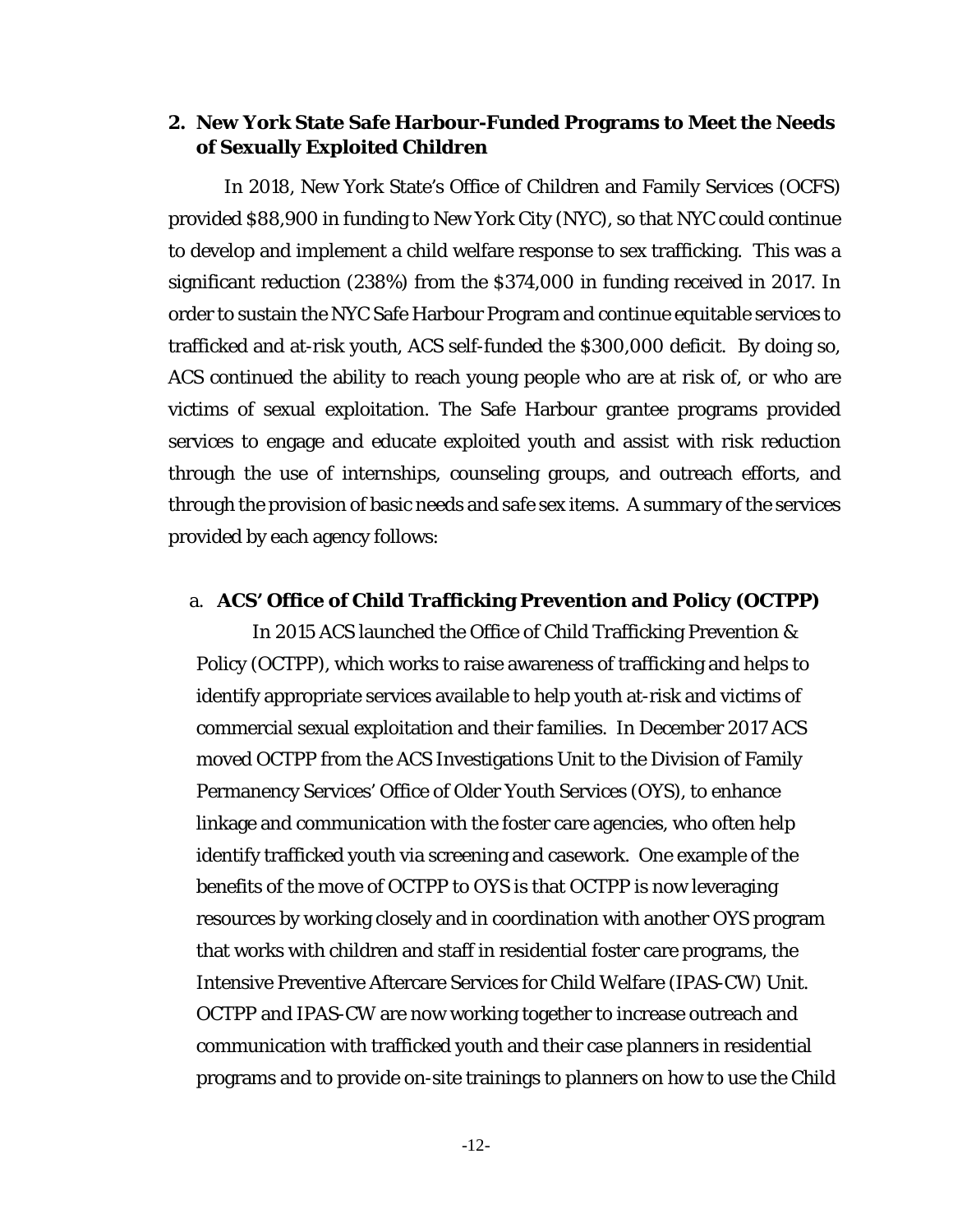Trafficking Database to screen youth. We have also enhanced coordination with another OYS program—the Missing Children's Outreach Unit (MCOU), which works with foster care agencies who report AWOL youth—in order to help mitigate the risks of trafficking by locating youth who have left their placements. OCTPP coordinates policies and procedures across NYC's child welfare agencies, manages the NYC Safe Harbour Program, provides consultation on cases, produces trainings and events, analyzes data, provides trafficking prevention group work, and maintains four e-mailboxes for communication on a variety of topics (cases, database, training, tattoo removal referrals) with staff and external professionals.

In 2018, OCTPP developed "Movin' On": The NYC Child Tattoo Eradication Project and Network to assist trafficking victims and former gang members in positively moving forward with their lives through the provision of trauma informed tattoo removal and the provision of relevant support. Additional information on "Movin' On" is available in section E (e).

#### b. **The Ali Forney Center**

The Ali Forney Center (AFC) specializes in providing street outreach, emergency shelter, transitional housing, job assistance, and social services for atrisk and homeless LGBTQ youth. AFC received a total of \$20,000 to be used between July and December 2018. This funding provided services and goods for 52 youth who were referred as, self-reported as, or determined to be sexually exploited (of which 21 self-identified as transgender or Gender Non-Conforming). AFC used this funding to purchase and distribute critical items for LGBTQ youth experiencing homelessness, including safe sex items, clothes, and undergarments. Ali Forney Center also provided temporary paid internships to AFC clients who have been or are at risk of being sexually exploited. AFC offered three internship types: General Support, Outreach, and Culinary. AFC's General Support Interns assisted at their drop-in center with administrative tasks. The Outreach Interns worked alongside the Outreach Specialists by assembling safe sex kits, providing street outreach, and attending community events to alert other youth of AFC services and safe sex practices. The Culinary Interns assisted the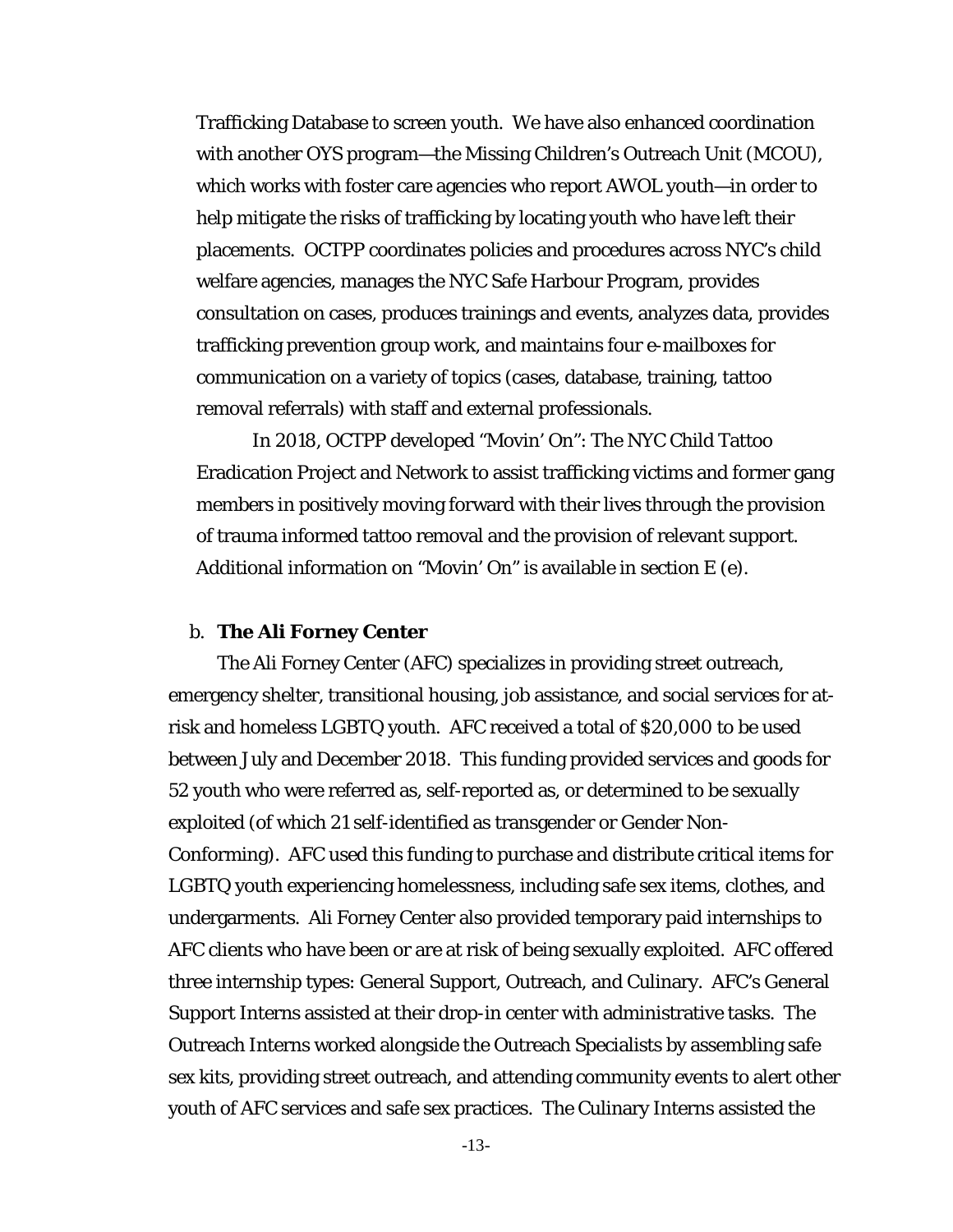Meal Coordinator in the kitchen. They had the opportunity to receive training to pass the New York Food Handler's License exam.

#### c. **Hetrick-Martin Institute (HMI)**

The Hetrick-Martin Institute (HMI) provides after-school programs, supportive programs, and internships for LGBTQ youth. HMI utilized \$20,000 in 2018 Safe Harbour funding to provide services and goods for 17 LGBTQ youth referred as, self-reported as, or determined to be sexually exploited by developing group work sessions developed specifically for transgender females, a population known to highly correlate with sexual exploitation. HMI also provided individual counseling sessions for the youth. The individual counseling sessions help meet young people where they are by providing support, resources, connection to job readiness, medical care, and other supportive services for youth who are sexually exploited and working in the sex industry. HMI prioritizes individual counseling in response to 2015 feedback from youth who stated they were uncomfortable participating in a closed group with other sexually exploited young people. Youth expressed concerns over privacy and discomfort while talking to peers about these issues and reported feeling more comfortable meeting with program staff individually.

#### d. **The Door: A Center for Alternatives**

The Door provides a wide range of services for New York City youth between the ages of 12 to 21, including after school programs, college advisement, mentoring, medical services, and legal services. The Door used Safe Harbour funding in 2018 to provide services for 210 youth referred as, self-reported as, or determined to be sexually exploited by funding a Crisis Counselor who meets with young people in emergency situations, and continuing their "Smart Hustle" open and closed groups. The open group focused on exploitation education and prevention. The closed group focused on support for young people engaged in commercial sex. A variety of supportive activities and workshops were sponsored, including art expression, resume writing, job search, self-defense, and how homelessness is used as a way to take advantage of people sexually.

-14-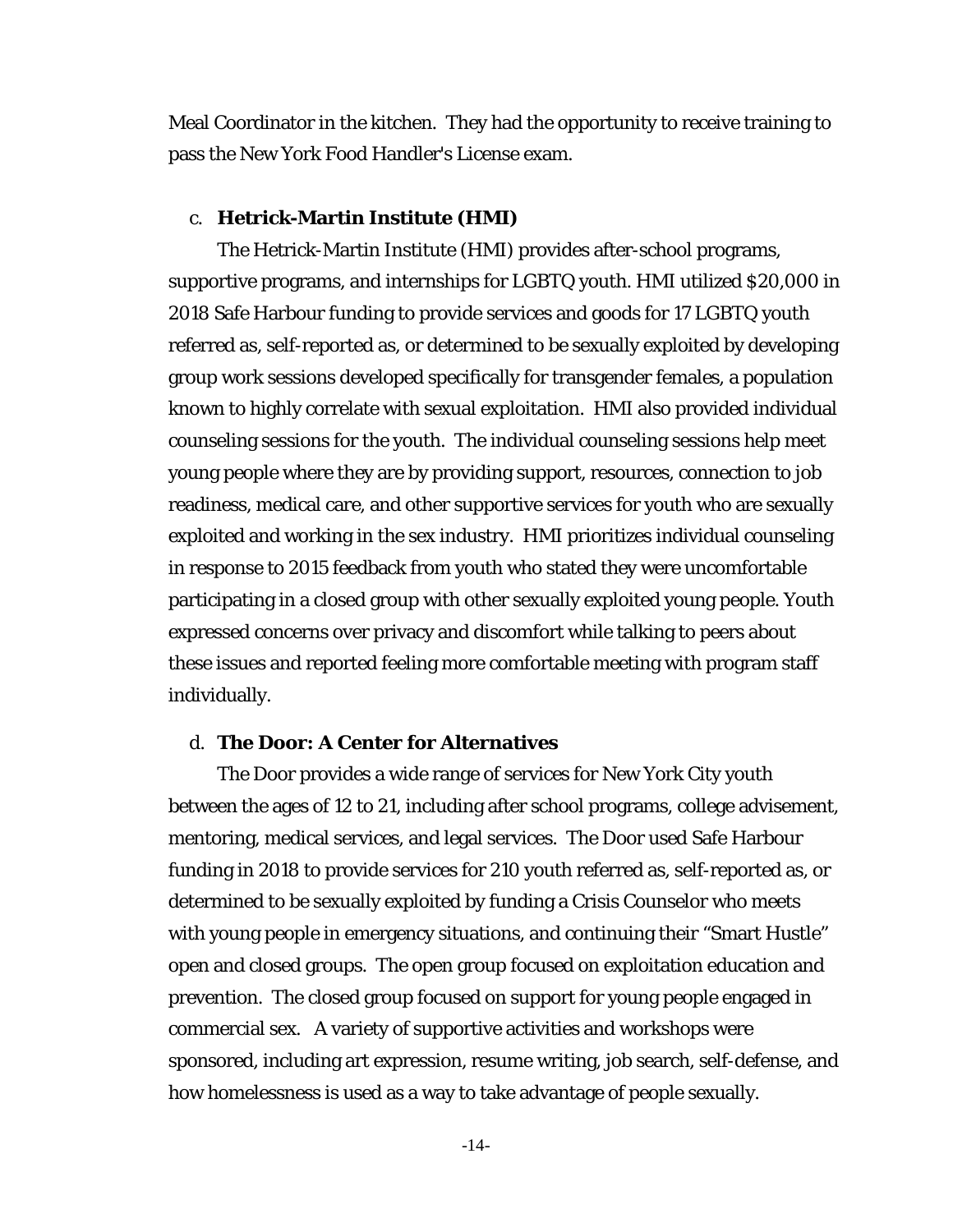#### e. **Safe Horizon**

Safe Horizon, a leading service provider in the field of commercial sexual exploitation, provided two areas of service through the Safe Harbour grant. Two Licensed Master Social Workers (LMSW) worked as Commercially Sexually Exploited Child (CSEC) Consultants at the Nicholas Scoppetta Children's Center. The social workers, who are employed through Safe Horizon's Streetwork Project, screened and assessed youth for CSEC, assisted staff in identifying exploited youth, engaged with, and advocated for youth, and provided CSEC appropriate service recommendations and referrals. In addition to their work with exploited children and other vulnerable populations, the consultants provided safe sex awareness groups for all youth and technical support for staff. During 2018, the social workers served 63 youth referred as, self-reported as, or determined to be sexually exploited.

2018 Safe Harbour funding also enabled the continuation of street outreach to identify and support trafficked youth. Safe Horizon's Streetwork Project's Street Outreach Team provided the contact card of the CSEC Consultants, the contact card for the Outreach Team, safer sex items, and a variety of essentials, including snacks, water, hygiene items, hats, scarves, gloves and hand warmers to 1,117 homeless youth, and youth on the street referred as, self-reported as, or determined to be sexually exploited Of the total 1,117 youth, 52 self-identified as trafficked. Since youth homelessness too often correlates with "survival sex", additional youth within the overall total served may have been trafficked. Many youth are repeat contacts for street outreach, and the Team has continued to build a strong relationship with them.

#### f. **Girls Education and Mentoring Services (GEMS)**

Girls Education Mentoring Services (GEMS) is a nationally recognized organization that works with sexually exploited young women and girls through intervention and outreach, direct supportive services, training, and technical assistance. GEMS used their 2018 Safe Harbour funds to work with a total of 208 girls at three ACS facilities: The Nicholas Scoppetta Children's Center, and

-15-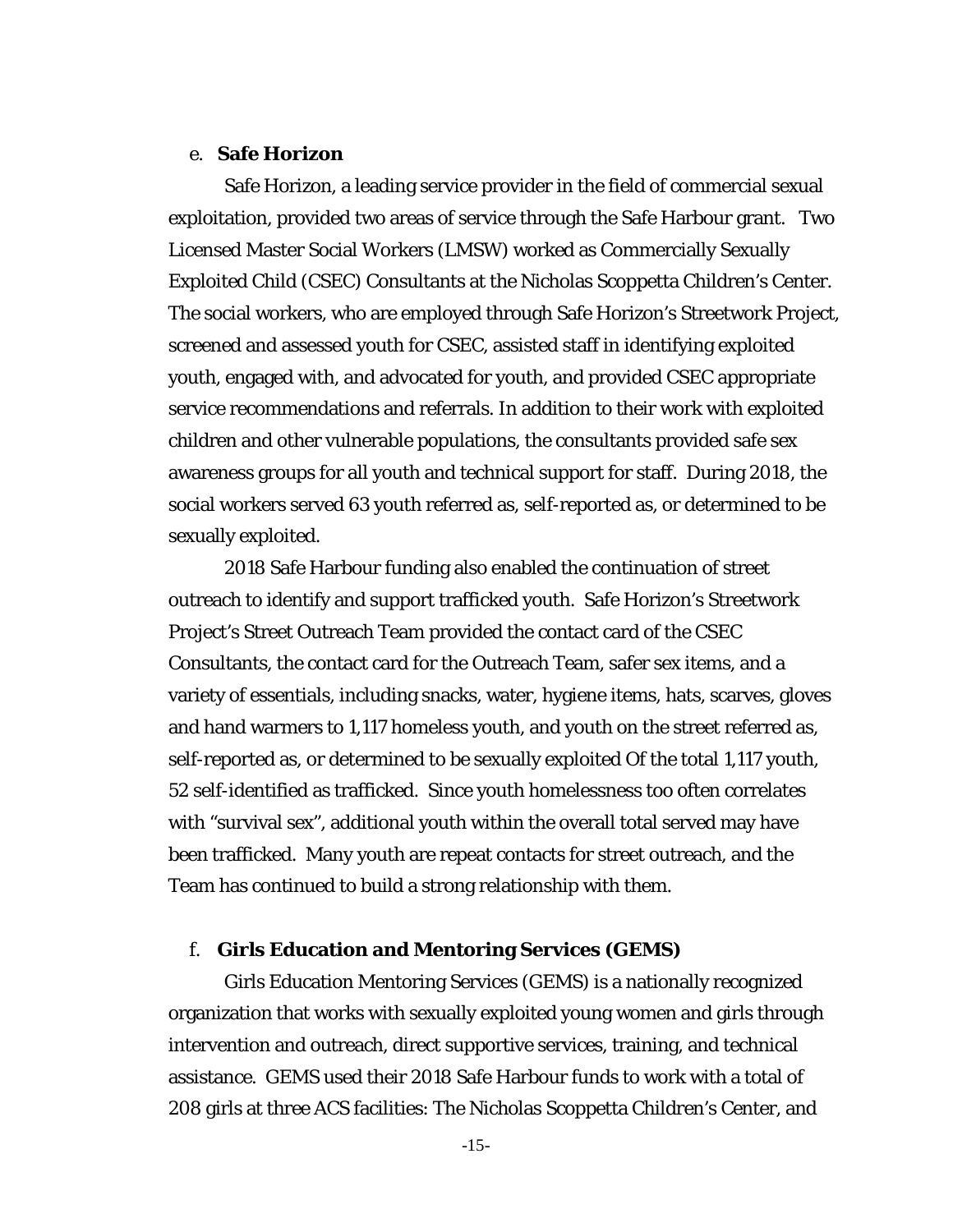the Crossroads and Horizon Secure Detention Facilities. GEMS facilitated seventy-three (73) psycho-educational group outreach sessions at the three facilities:

- 22 groups at the Children's Center
- 16 groups at Crossroads
- 7 groups at Horizon<sup>[xvi](#page-30-10)</sup>
- 28 mentoring groups in the community (Harlem).

GEMS also provided individual work with seventeen (17) girls at the three facilities.

GEMS' Youth Outreach Team is comprised of trained staff, fellows, and interns who develop and maintain the successfully proven CSEC curriculum used by GEMS. Safe Harbour funding also helped cover costs for the Youth Outreach Team to travel to and from ACS facilities, as well as costs associated with program related supplies for Safe Harbour outreach efforts.

GEMS funding also covered the provision of training to ACS and contract agency staff, both directly and through one session of their nationally reputable 3-Day "Train the Trainer" course, as detailed in section E.

#### g. **Summer Youth Employment Program (SYEP)**

ACS again partnered with DYCD to set aside slots in DYCD's Summer Youth Employment Program (SYEP) specifically for sexually exploited and at-risk youth. In Calendar Year 2018, ACS allocated Safe Harbour funding for youth to participate in this valuable program during the summer months of 2018. ACS reached out to youth in prevention programs, foster care, and juvenile justice placements with the goal of providing a safe opportunity for employment experience and identification of educational pathways to support career and life goals. Sixteen (16) youth completed the program, each voluntarily working up to 25 hours per week.

# **ACS Contracted Prevention and Placement Programs to Meet the Needs of Sexually Exploited Children**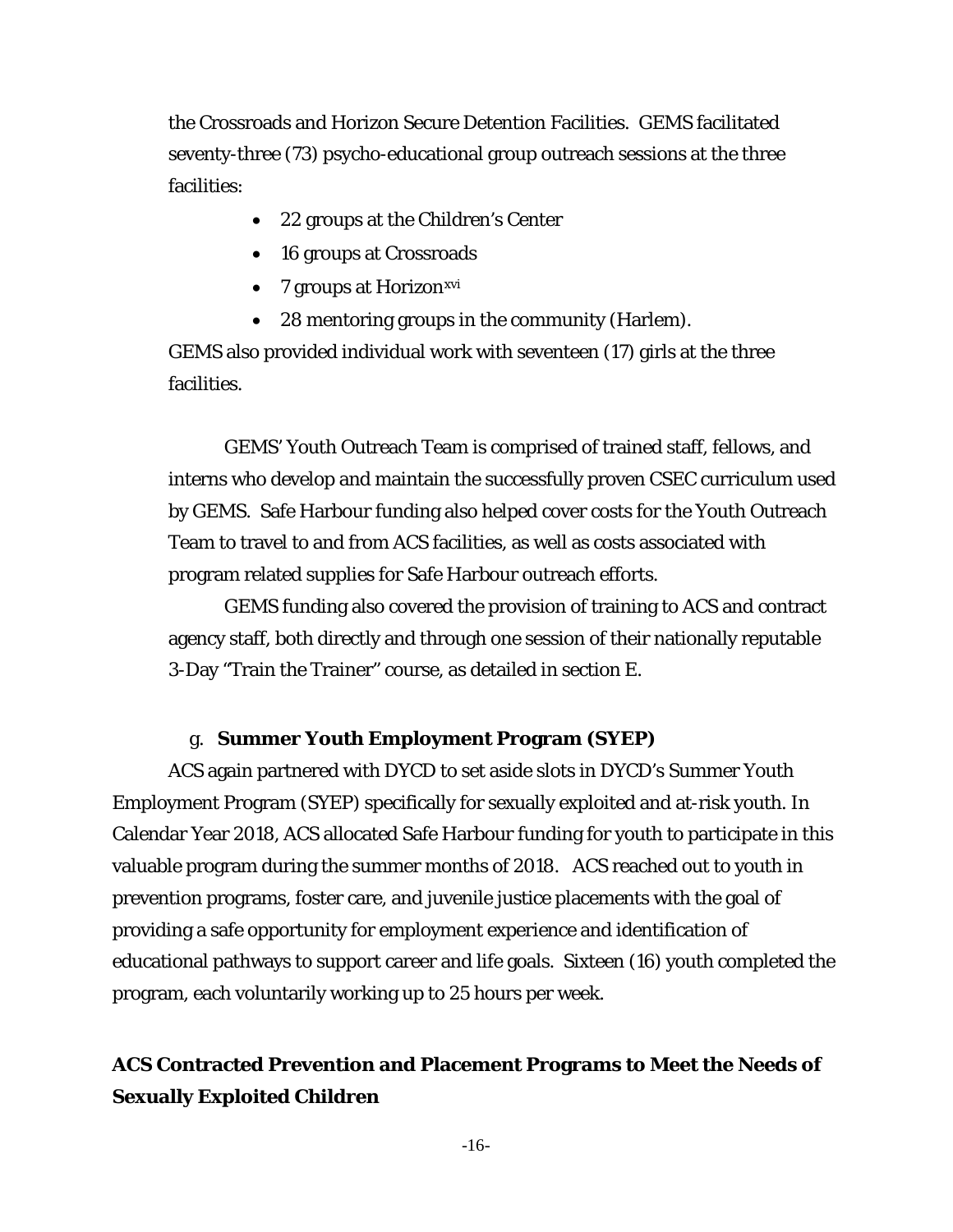In addition to services funded by the NYS Safe Harbour grant, ACS also contracts for specialized prevention and placement programs as part of its continuum of services for at-risk youth and victims of sexual exploitation.

### a. **Prevention: Mt. Sinai-St. Luke's New Beginnings Program**

ACS contracts with Mt. Sinai-St. Luke's Roosevelt's New Beginnings program, which was designed to maintain youth ages 12–17 who are atrisk for sexual abuse and/or exploitation, or who are victims of sexual abuse and/or exploitation safely in their homes by providing intensive therapy to the youth and family members. The program also works with youth in foster care up to age 21, as well as with youth up to age 22 who have aged out of foster care.

In 2018, New Beginnings program worked with 61 families, 4 of which were new cases and 57 carried over from the prior year, with a total of 158 children (subject child and siblings). There were 66 children under 12 years old in 2018. Since the program serves subject children age 12 and older, it is likely these are siblings of the subject children, not subject children themselves. Therefore, the 66 children under age 12 have not been included in the data total for New Beginnings.

#### b. **Prevention Advocate Cases:**

The ACS Division of Prevention Services obtained redacted sex trafficking screening data for Advocates Prevention Only (ADVPO) cases from its contracted prevention agencies. ADVPO cases provide voluntarily requested services to prevention services-only clients (cases with no child in foster care or being referred to foster care and not under investigation or open indicated child protective services reports). ACS' contracted prevention agencies do not transmit a breakdown of data on ADVPO cases beyond a total number of children and their risk levels. Advocate case sex trafficking screenings are not captured within the CTDB, but are completed with paper templates. Data provided by the ADVPO agencies identified that of 2,893 screening completed, 46 children were determined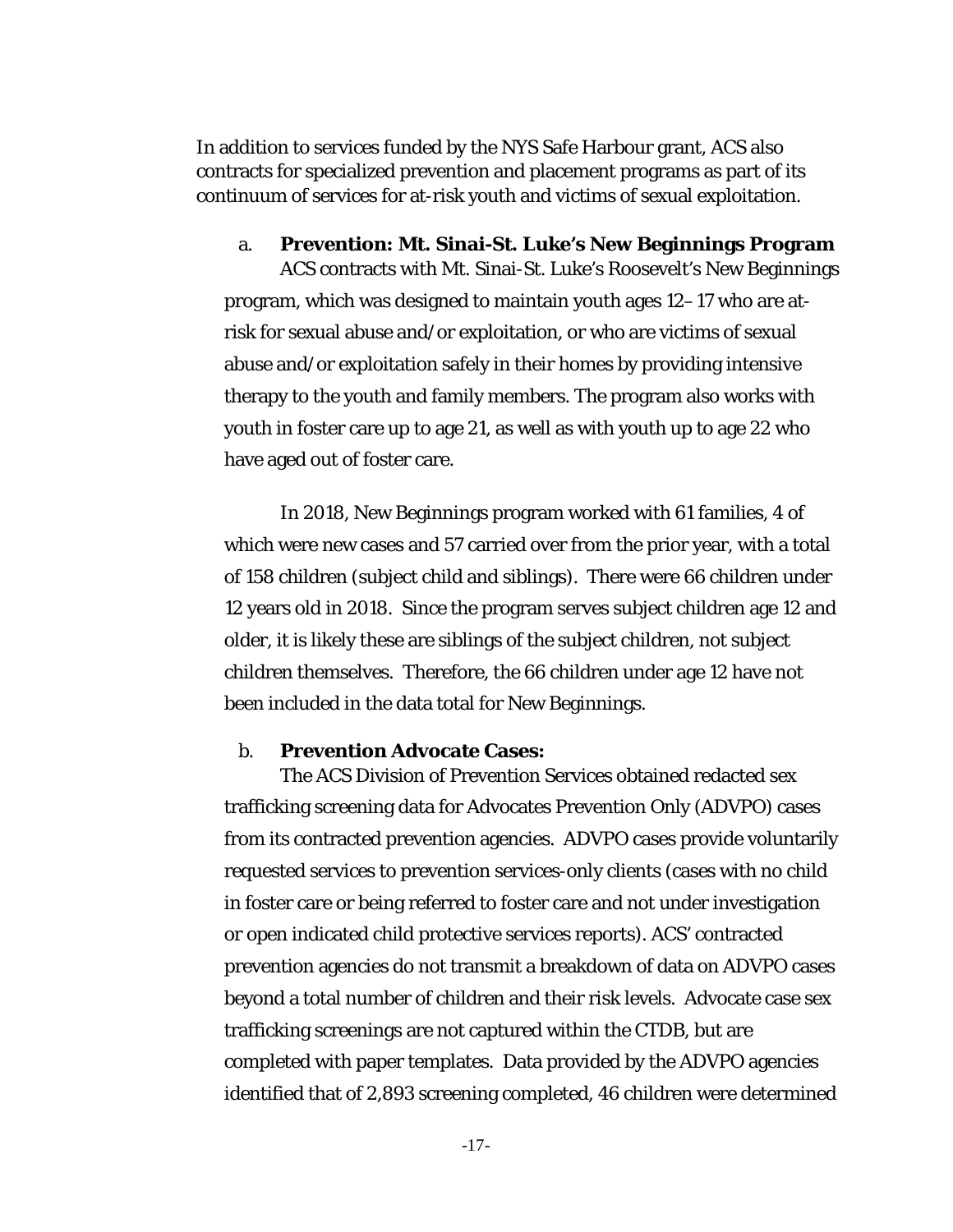to be exploited or at risk for exploitation, with 44 of the 46 children determined to be at-risk of exploitation, and 2 children determined to have met the Federal Definition level of trafficking.

# c. **Placement: The Jewish Child Care Association's Gateways Program**

The Jewish Child Care Association (JCCA) is a longstanding ACS contractor that provides foster home, residential, community, mental health and prevention services. Since 2011, ACS has contracted with JCCA for services provided at the Gateways Program, an intensive, specialized residential program for female trafficking victims ages 12 to 16. JCCA currently supports these young people by using the Sanctuary traumainformed care model, as well as a four-phase system of treatment that involves assessment, individual and family therapy, and peer counseling. Gateways maintains 12 child welfare beds specifically for sexually exploited girls who want to leave "the life."

In 2018, Gateways accepted 4 new girls for placement, serving a total of 72 girls across 2018, who had been placed for at least one day during the year.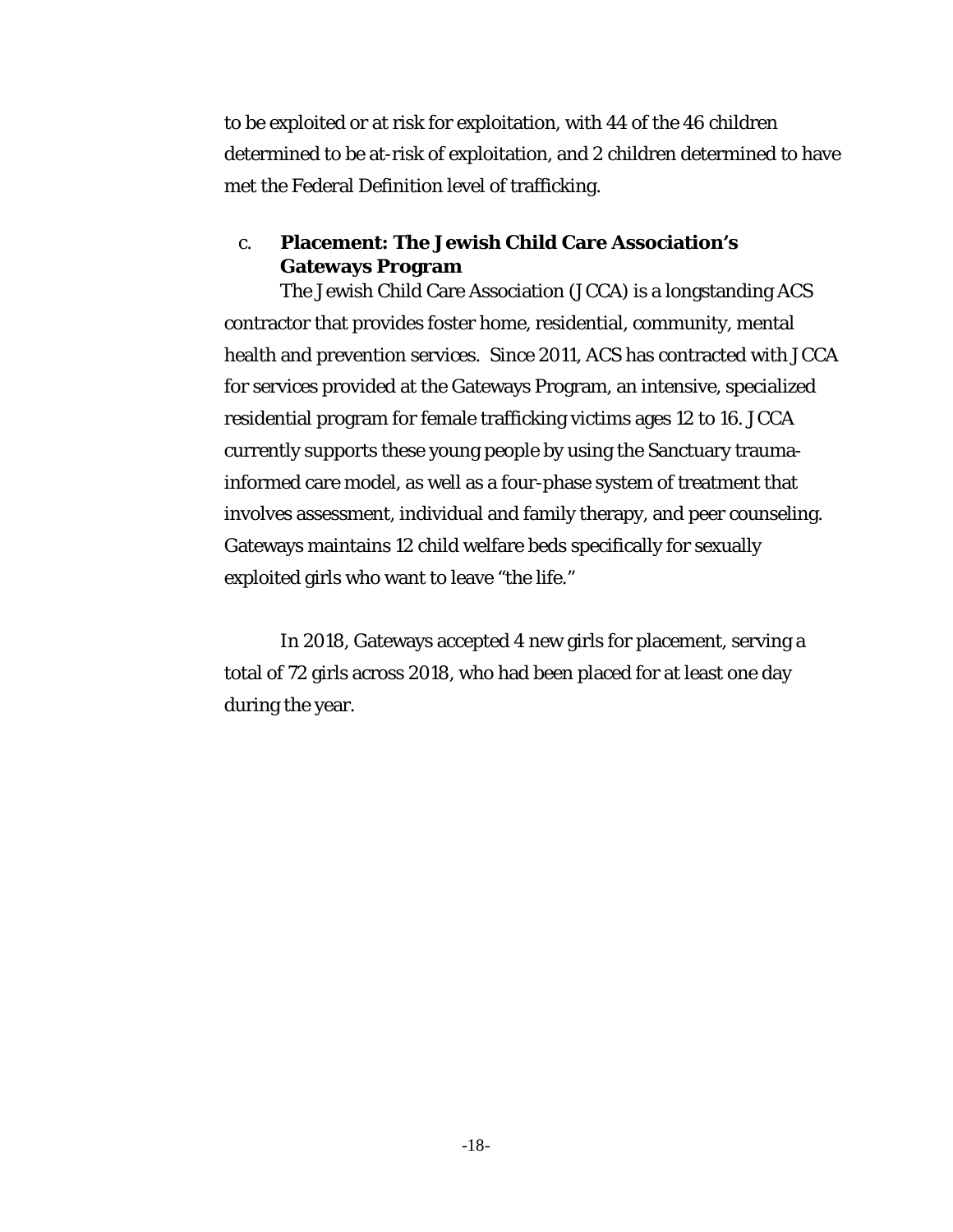## **E. Community Support and Awareness Building**

a. NYC Trafficking Convening

On November 7, 2018, ACS and the Manhattan District Attorney's Office held a convening entitled: A Roadmap for the Future: Key Strategies for Child Sex Trafficking Prevention and Intervention. The convening brought together almost one hundred high level representatives from federal, state and city government social services and public safety agencies, nonprofit child welfare organizations, community-based providers, advocates, trafficking survivors and local and national human trafficking experts. The Manhattan DA's Office and ACS organized the "Roadmap for the Future" to collectively identify promising practices, opportunities and gaps, and to strategize together on best practice prevention and intervention methodologies. The convening generated a list of key recommendations that ACS, the Manhattan DA's Office and other key partners are now working to prioritize and advance.

# b. Launch of the ACS Trafficked Youth Web Pages

 ACS launched Trafficked Youth pages on the agency's website in January of 2018, featuring four informational and resource filled pages on the following topics:

- Child Trafficking Awareness and Prevention at ACS (overview)
- Child Trafficking Awareness and Prevention Resources for Professionals
- Services for Youth
- What to Do and Who to Contact When You Encounter a Trafficked Child
- c. First Annual Human Trafficking Awareness Resource Fair and Press Conference on "I am Little Red" Distribution.

In recognition of January as National Slavery and Human Trafficking Prevention Month, ACS's Office of Child Trafficking Prevention and Policy produced a series of six awareness events, including NYC's first Human Trafficking Awareness Resource Fair on January 12, 2018. Attended by over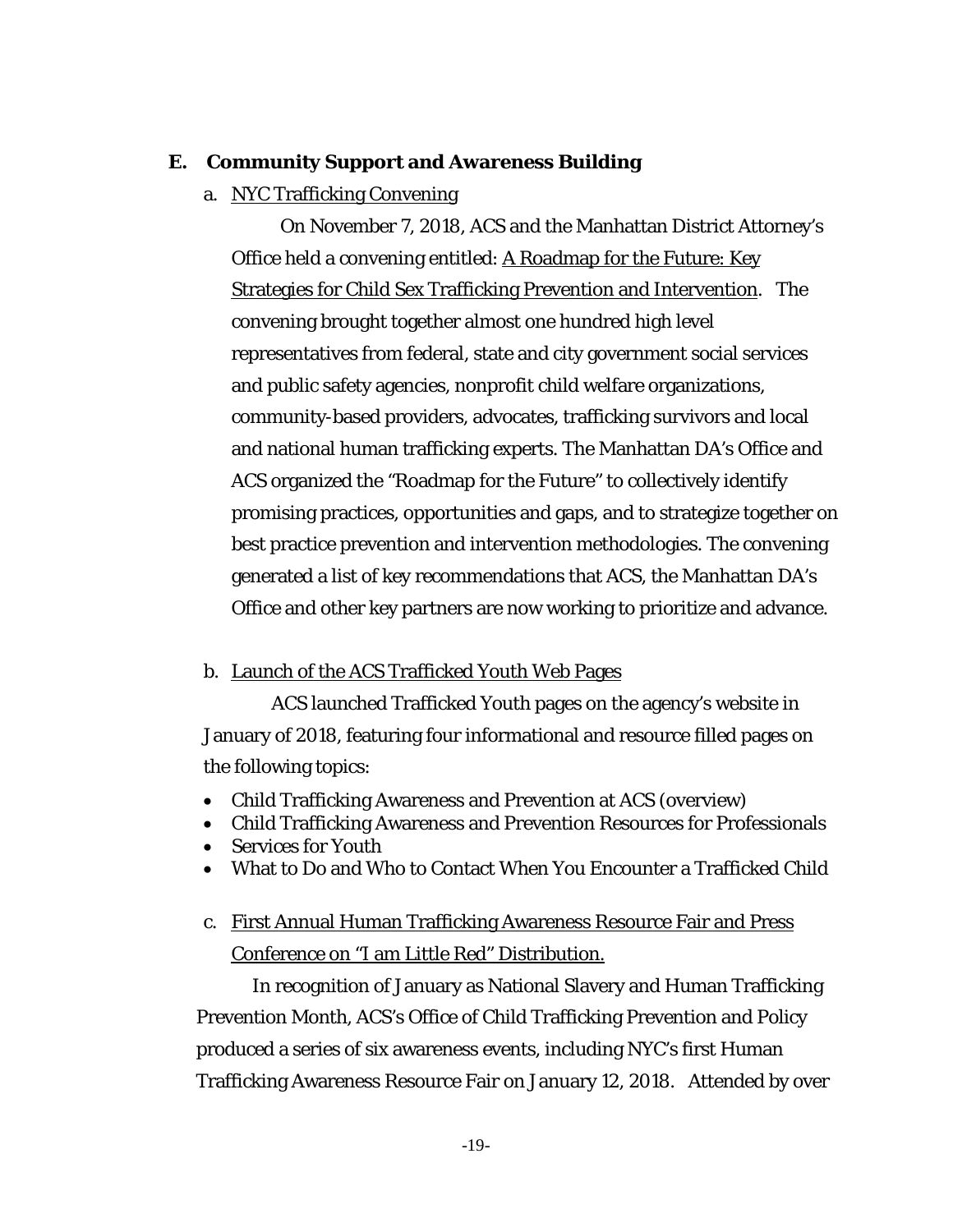300 ACS and contract agency staff, professionals from City, State, Federal and community agencies, and by community members, the Fair featured information and resources from 42 trafficking related programs from 37 agencies. The resource fair was kicked off with a press conference held by Commissioner David A. Hansell and Deputy Mayor Herminia Palacio to introduce the "I am Little Red" video to the media and highlight the strides ACS has made in its work to help exploited and at-risk children.

#### d. "I am Little Red"

In 2018, to strengthen its anti-trafficking prevention campaign and to encourage pro-active positive responses by youth, ACS distributed 300 copies of the "I am Little Red" trafficking awareness video (purchased in 2017), along with its Facilitator Guide and Training Guide to NYC child welfare agencies, including foster care and prevention services agencies, child protection, juvenile justice and other direct practice components within ACS, and to DYCD's Runaway and Homeless Youth (RHY) providers. "I am Little Red" is a 10-minute animated film aimed at the children most at-risk for sex trafficking: foster care, runaway, LBGTQ, homeless, and adopted children. The film addresses the four tactics a "wolf" (trafficker/pimp) will typically use to lure a "Little Red" off her path, and discusses strategies to use to stay on the safe path. "I am Little Red" is not just a movie, but a tool to educate youth by helping youth develop awareness of the tactics used by exploiters, and letting them know what to do and who to contact if approached. ACS was the very first agency in the nation to purchase "I am Little Red", making NYC providers and youth the first large-scale recipient of this valuable trafficking awareness tool.

e. Creation and Launch of "Movin' On": The NYC Child Tattoo Eradication Network and Project with Press Conference

Exploiter brandings such as tattoos inhibit emotional healing, affect physical safety and employment opportunities, and impede the ability to "move on" with life. For this reason, the Office of Child Trafficking Prevention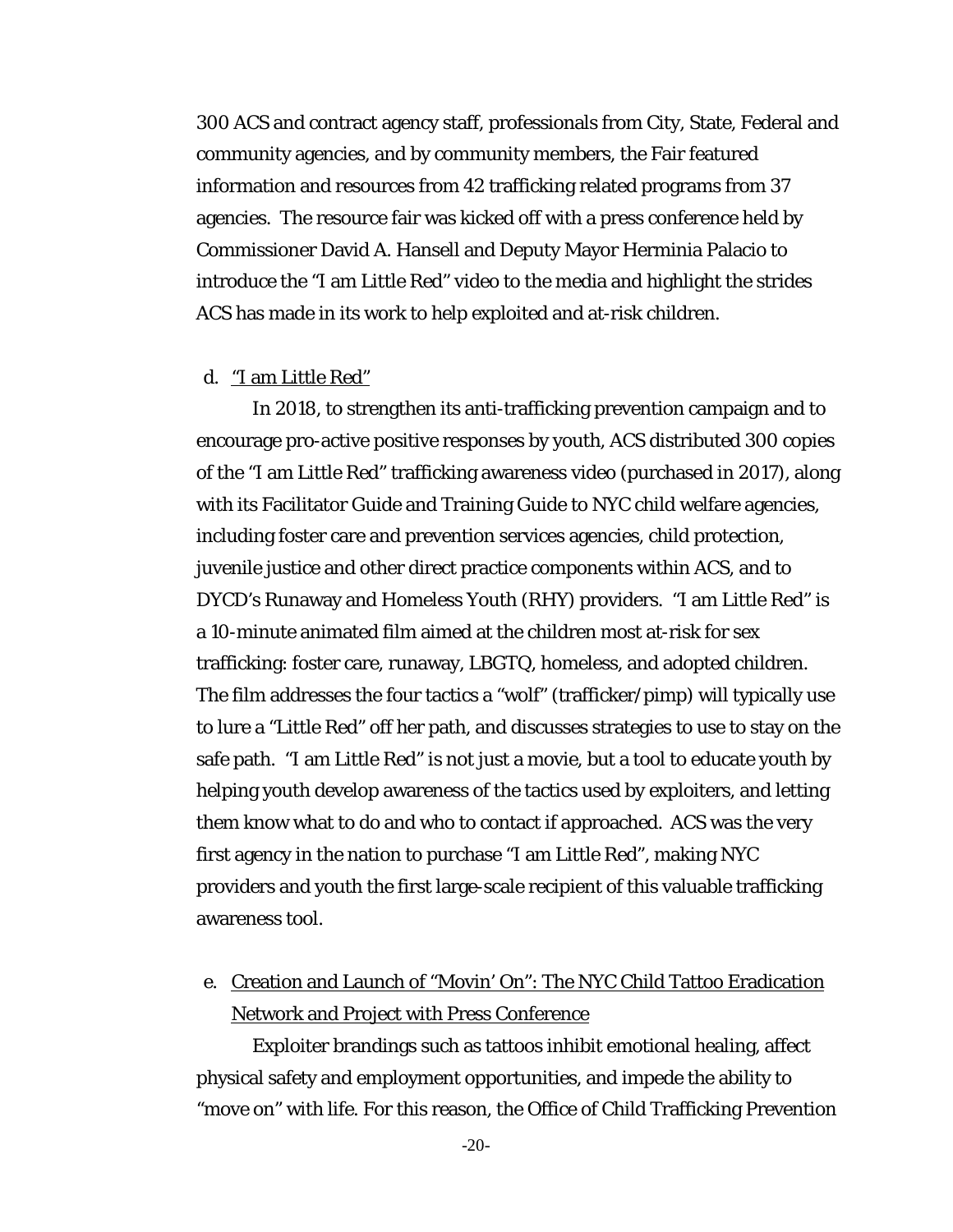and Policy developed a network of doctors and tattoo artists to help youth remove or alter exploiter tattoos, along with a trauma-informed counseling component to provide the support needed for life changing decisions. This initiative promotes healthy cognitive, social-emotional and physical development of trafficked and gang -involved youth by providing free tattoo removal to help youth move on from negative and trauma-based experiences, to positive outcomes. It assists youth in developing a sense of independence, and helps strengthen their potential for legitimate work and healthy relationships.

# f. Launch of Trafficking Prevention Group Work Initiative with Love 146's #Not a Number Curriculum

Love 146's "#Not a Number" is a multi-session trafficking preventive curriculum that equips at-risk youth to respond to threats of trafficking and provides support to parents and professionals. In March 2018, through Safe Harbour grant funding, ACS provided a session of #Not a Number Facilitation Certification Training to twenty-three (23) child welfare professionals from foster care, residential, prevention and juvenile justice settings. These professionals were specially selected by their leadership based on their clinical background and engagement skills to learn the curriculum with an eye towards providing trafficking prevention group work with youth.

# g. Purchase of Trafficking Awareness Graphic Novels and Comic Books for Distribution to Youth in Residential Facilities

During 2018, ACS contracted with Freedom Ladder, Inc. to purchase 100 copies each of their Coercion and Seduction comic books which highlight trafficking recruiter techniques and numbers to contract in an easy to read, adolescent friendly format. ACS also purchased 50 copies each of volumes one and volume two of the "Abolitionista!" graphic novels, each of which share the story of youth who have been recruited into trafficking, towards developing greater awareness and pro-active responses by adolescent readers.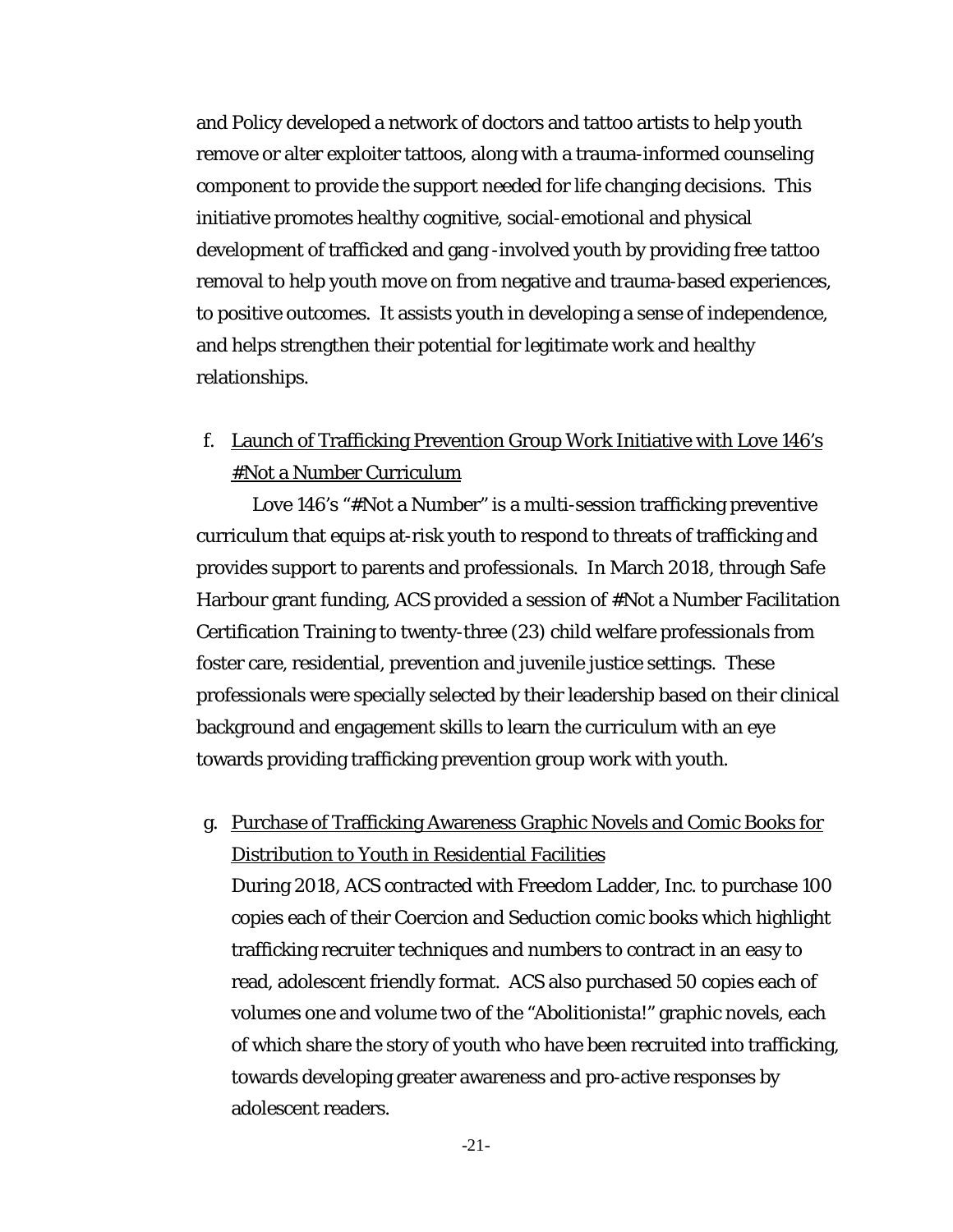h. Trafficking Awareness Items Featuring the ACS Campaign Slogan: "Children are NOT for \$ale"

In 2018, ACS further enhanced its "Children are NOT for \$ale" child trafficking awareness campaign through the development and distribution of a tri-fold brochure entitled: "Child Trafficking and What YOU Can Do". The brochure provides a wealth of material, including definitions, vulnerable populations, red flags, who to contact and other valuable, NYC focused information and resources.

ACS also used the Safe Harbour grant to advance the campaign by purchasing for distribution:

- 2,000 bumper stickers and 2,000 training folders emblazoned with the slogan: "Children are NOT for \$ale," the ACS logo, and the phone and text numbers of the National Human Trafficking Hotline for distribution to professionals at trainings and at community events, to build awareness of child trafficking and provide a resource contact to assist in trafficking prevention and alleviation.
- 2,400 pens emblazoned with the slogan: "Children are NOT for \$ale," the ACS logo, and the phone and text numbers of the National Human Trafficking Hotline for distribution to professionals at trainings and at community events.

#### **E. Using Training to Increase Awareness**

One of the best ways to help trafficked and at-risk youth is to increase the ability of staff and other professionals to better identify exploitation, and thereby enhance the ability to engage with and provide appropriate services to this vulnerable population. ACS has been doing so through ongoing training efforts.

In 2018, ACS and its affiliates filled 2,800 trafficking awareness and skills related training seats, targeting a wide audience that included ACS, foster care, prevention and juvenile justice staff, plus other City agencies, State agencies and community and faith-based agencies. The Office of Child Trafficking Prevention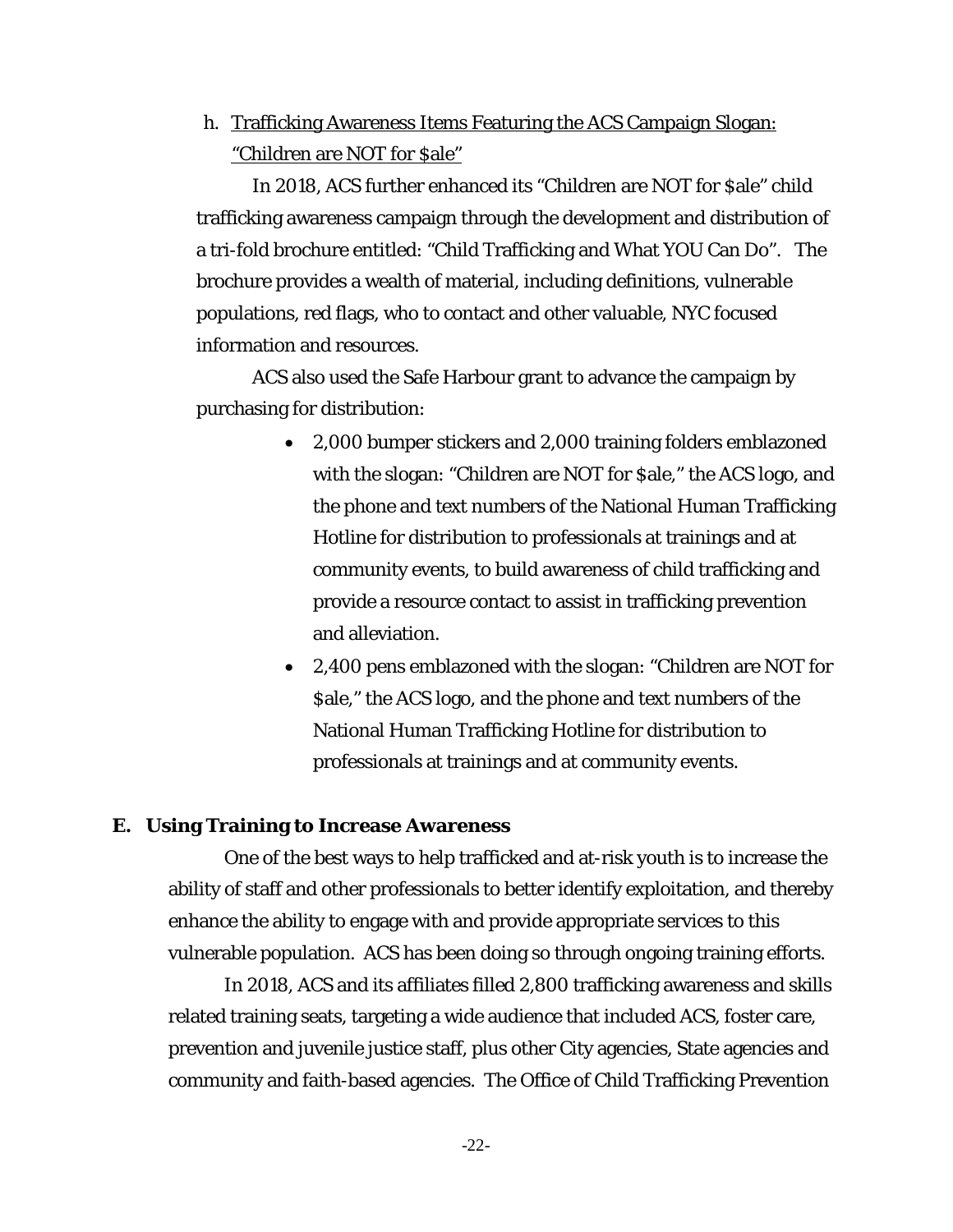and Policy (OCTPP) worked diligently and continually to provide the highest quality of training, both directly, and through contract with Girls Educational and Mentoring Services (GEMS).

Of the 2,800 trained in 2018:

- 2,393 seats were filled through trainings directly provided by Office of Child Trafficking Prevention and Policy staff.
- 212 seats were filled through contracted trainings with Girls Educational and Mentoring Services (GEMS) with 69 of the seats filled at the Safe Harbour grant sponsored 3-Day Train the Trainer session.
- 195 seats were filled by trainings facilitated by prior graduates of the GEMS 3-day Train the Trainer course as sponsored by OCTPP through the previous Safe Harbor grants.

OCTPP had launched ACS's first standardized, full day Awareness and Skills based training in 2015 to assist staff and providers in better identifying, and thereby, better providing services to trafficked children. In 2016, OCTPP upgraded its agenda, featuring training on the red flags of human trafficking and all of the affiliated dynamics and components, screening and identifying children, skills to assist with engaging and interviewing trafficked children. In 2017, OCTPP moved to a higher level of training provision, including several "advanced" courses for professionals with clinical backgrounds, or for those who had already taken several of the basic courses. For 2018, OCTPP added specialized trainings on Attachment and Trauma Bonding, Immigration Issues and Trafficked Youth, Labor Trafficking, and LGBTQ Vulnerability to Trafficking. Through the Safe Harbour grant, OCTPP contracted with GEMS to provide five trainings on: Trauma Informed Care and Vicarious Trauma (two sessions), Understanding the Stages of Change Experienced by Trafficked Children (two sessions), and Engaging and Interviewing Commercially Sexually Exploited Youth. OCTPP also sponsored for the fourth year in a row, GEMS' 3-Day "Train the Trainer" session which provided sixty-nine (69) ACS, prevention, foster care, juvenile justice and other City, State, Federal and community and faith-based agencies an opportunity to develop internal training and technical support capacity.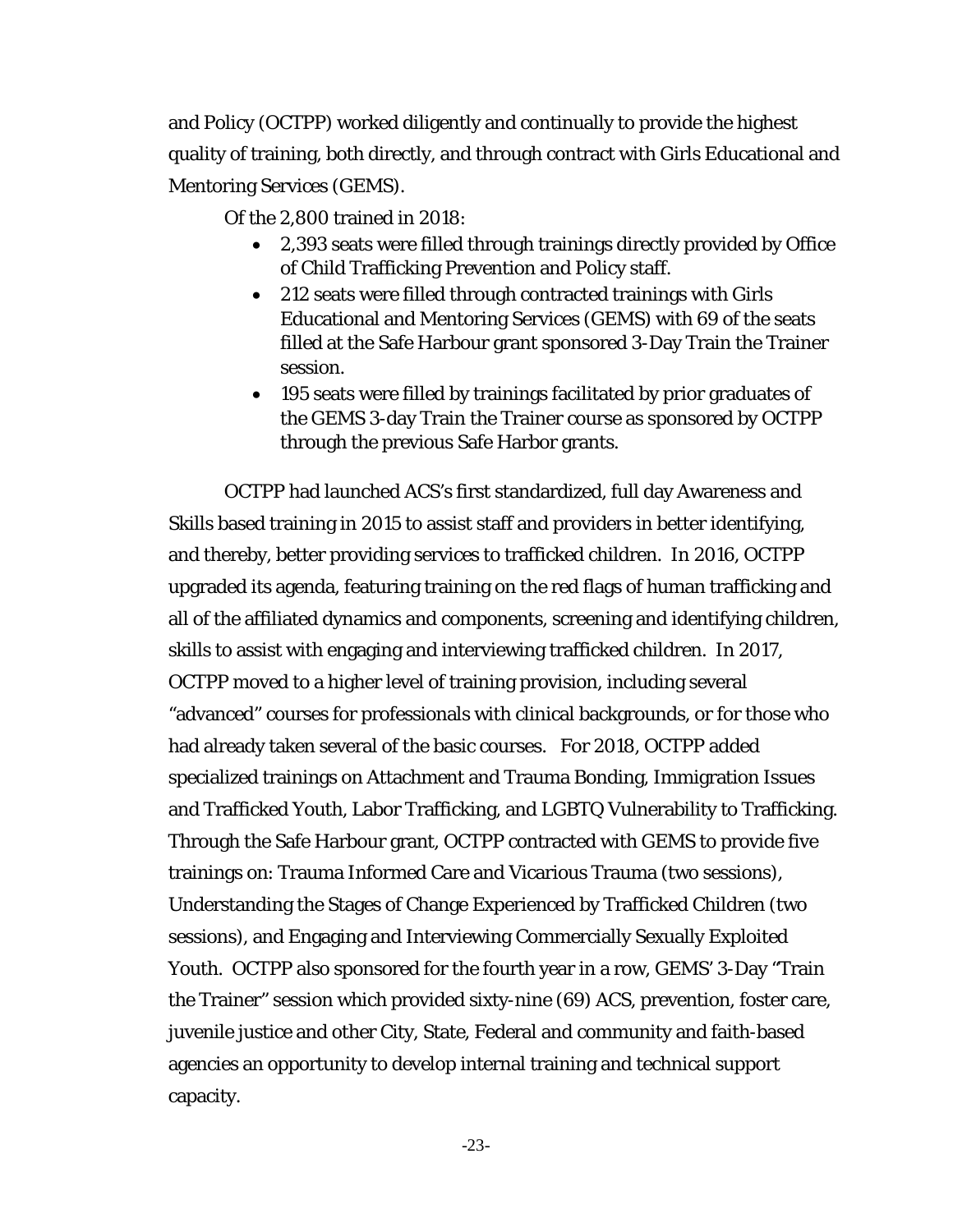Additionally, The Director of the Office of Child Trafficking Prevention and Policy (OCTPP) who is a Licensed Clinical Social Worker (LCSW-R) provided her original training on Attachment, Trauma Bonding and the Normalization and Glamorization of Exploitation at two major trafficking conferences: (1) Shared Hope International's Juvenile Sex Trafficking (JuST) Conference in San Diego California. The JuST is the nation's largest and most renowned annual juvenile sex trafficking conference; and at (2) JCCA's Commercial Sexual Exploitation of Children: Prevention, Policy and Clinical Practice conference. She also copresented the keynote address at the First Annual Staten Island Human Trafficking Awareness Conference.

Across 2018, training attendees included staff from:

- Administration for Children's Services and its Contract Agencies
	- o Division of Child Protection (DCP)
	- o Division of Family Permanency Services (FPS)
	- o Division of Prevention Services (DPS)
	- o Division of Youth and Family Justice (DYFJ)
	- o Foster Care Agencies
	- o Prevention Services Agencies
	- o Juvenile Justice Service Provider Agencies
- **Other City Agencies**
	- o New York Police City Department's (NYPD) Human Trafficking Unit
	- o NYC Department of Education (DOE)
	- o NYC Department of Youth and Community Development's (DYCD) Runaway and Homeless Youth (RHY) Services
	- o NYC Health and Hospitals Corporation (HHC)
	- o NYC Department of Health and Mental Hygiene (DOHMH)
	- o Mayor's Office to End Domestic and Gender Based Violence (END GBV)
	- o NYC Law Department (Law)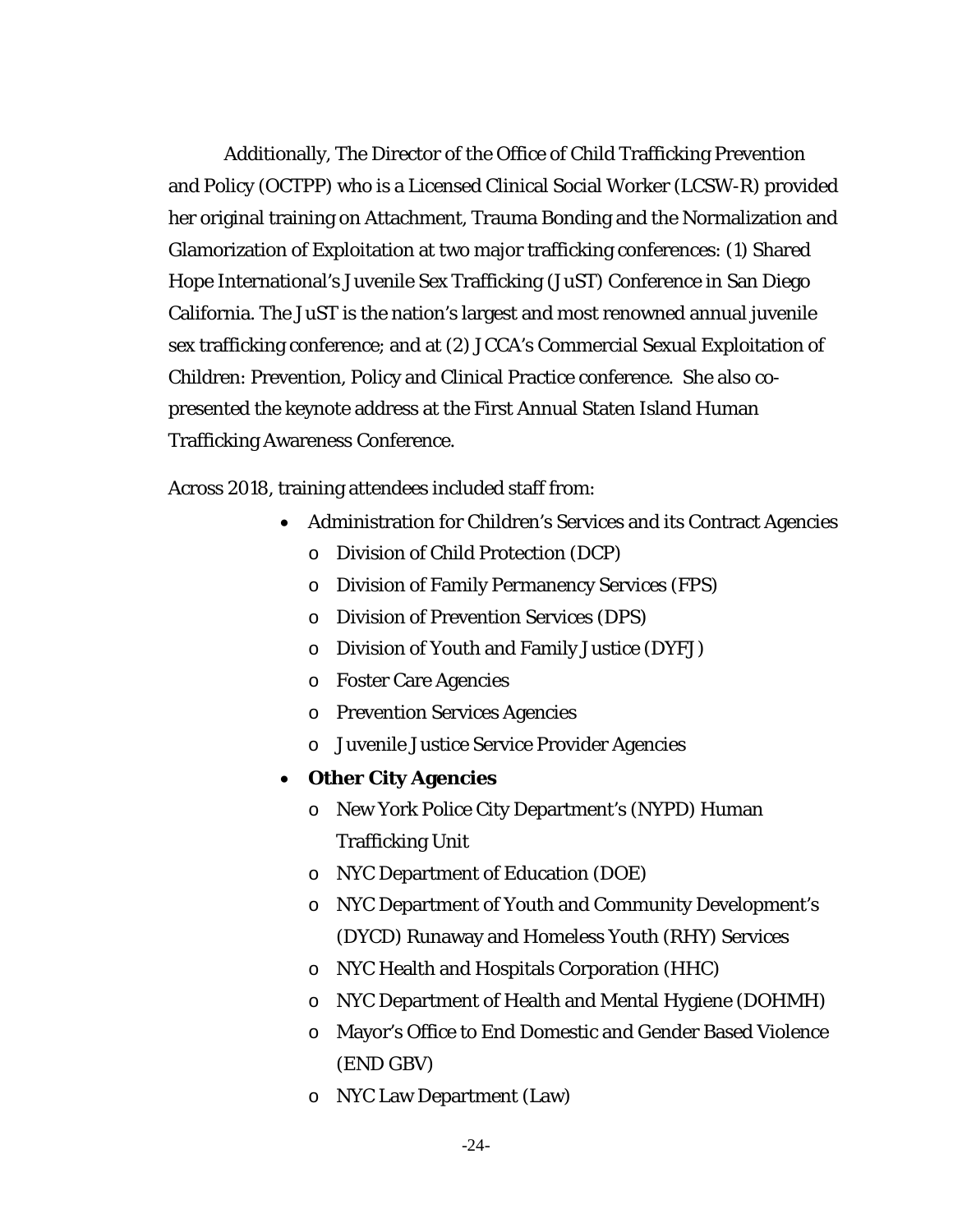### • **State and Federal Agencies**

- o Federal Bureau of Investigation
- o NYS Office of Children and Family Services (OCFS)
- **Community Based Agencies**
	- o Covenant House
	- o Garden of Hope
	- o Not on My Watch!
	- o Staten Island University Hospital
	- o Sanctuary for Families

#### **Conclusion**

Over the past five years, through the Safe Harbour affiliation, ACS and DYCD have worked together to systemically recognize and address the needs of sexually exploited young people. The Safe Harbor Act and state resources have allowed us to strengthen our work in this area by enhancing existing services and developing increased specialized services for this population, training staff, and evaluating mechanisms to improve our efforts to identify and document sexually exploited youth.

For six years (2013 to 2018), NYC has been the recipient of Safe Harbour grant funding from NYS OCFS as follows:

| Year | Funding   |
|------|-----------|
| 2013 | \$622,220 |
| 2014 | \$550,000 |
| 2015 | \$550,000 |
| 2016 | \$448,000 |
| 2017 | \$374,000 |
| 2018 | \$88,900  |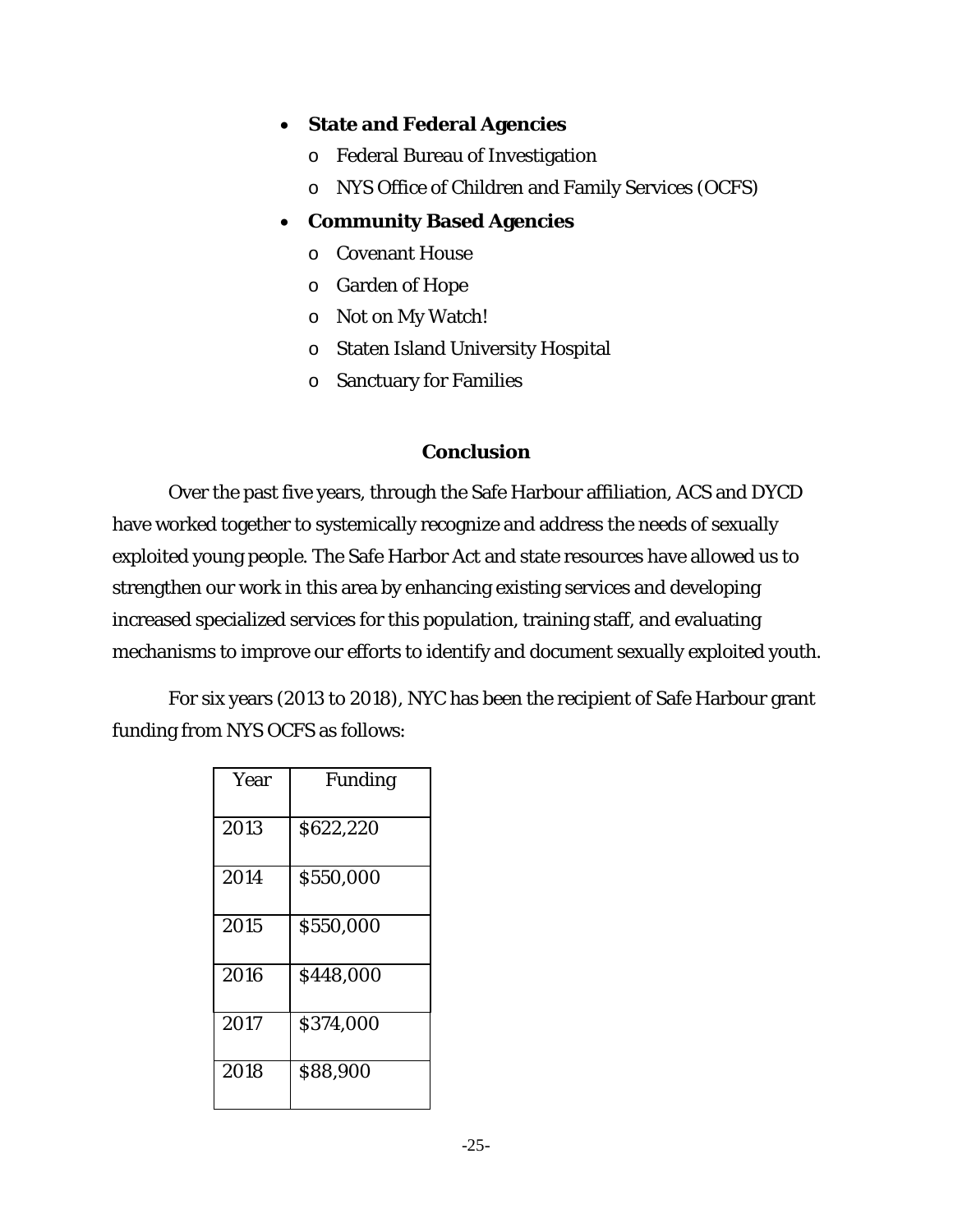The OCFS Safe Harbour grant funding to New York City was drastically reduced by the State in 2018. ACS has asked the State to restore this critical funding as this reduction places key services and interventions at risk.

We greatly appreciate the Council's attention to this vulnerable population of children, and look forward to discussing how the Council can provide additional support for ongoing work to help the trafficked and sexually exploited children of NYC.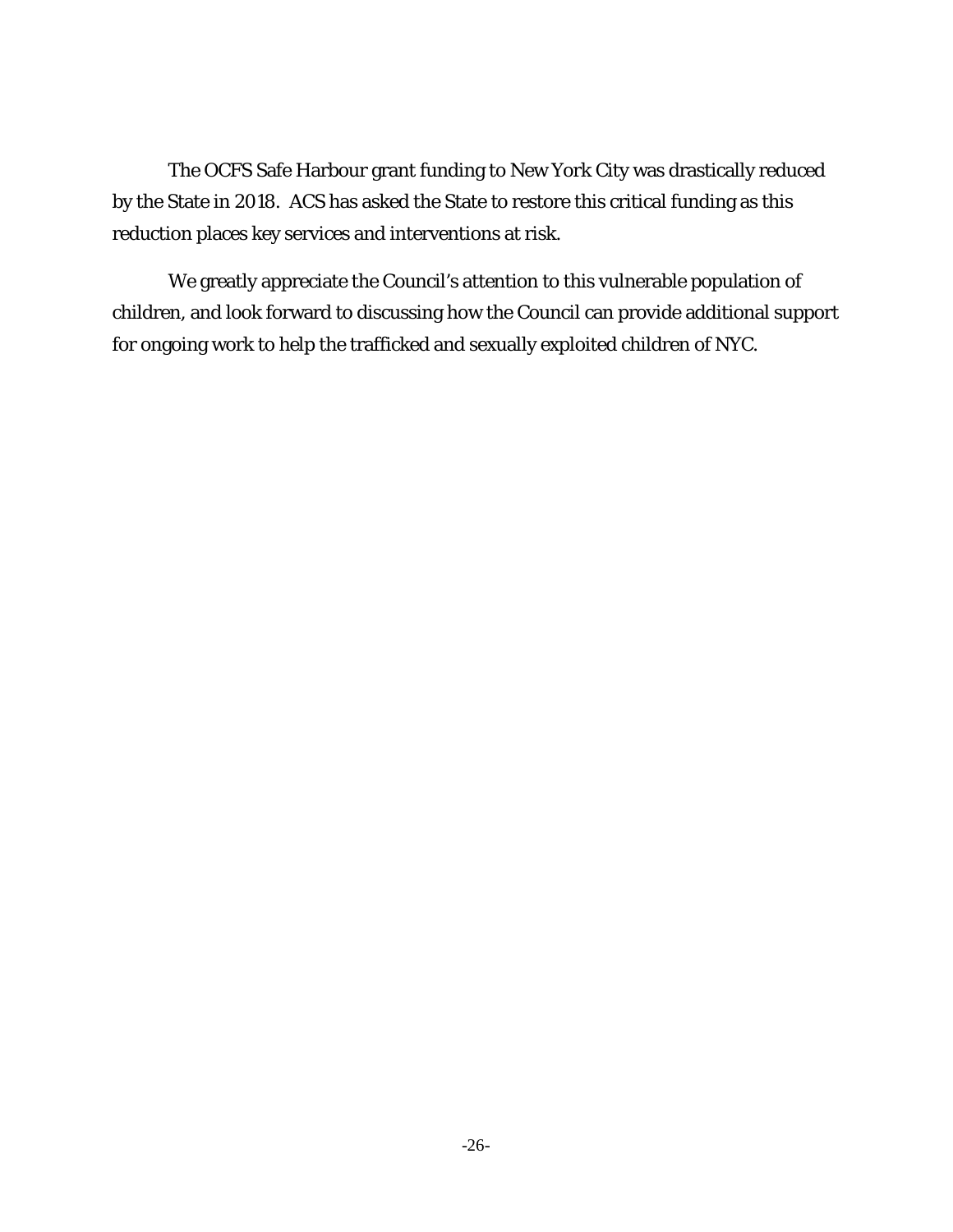| NYC DYCD RHY Programs - Total Youth Served in 2018 |                       |          |       |                   |                   |                       |                               |                   |                        |                     |           |              |  |  |
|----------------------------------------------------|-----------------------|----------|-------|-------------------|-------------------|-----------------------|-------------------------------|-------------------|------------------------|---------------------|-----------|--------------|--|--|
| Program                                            | <b>Total</b><br>Youth | Cis<br>M | Cis F | <b>Trans</b><br>M | <b>Trans</b><br>F | Age<br>12<br>to<br>15 | Age<br>16 <sub>to</sub><br>18 | Over<br>Age<br>18 | $ACS +$<br><b>DYCD</b> | <b>DYCD</b><br>Only | MH<br>Ref | MH<br>Counsl |  |  |
| Crisis<br><b>Beds</b>                              | 356                   | 102      | 193   | 23                | 38                | 0                     | 87                            | 269               | 105                    | 251                 | 313       | 325          |  |  |
| <b>TILS</b>                                        | 99                    | 35       | 52    | 4                 | 8                 | $\mathbf{0}$          | 14                            | 85                | 17                     | 82                  | 88        | 56           |  |  |
| Drop In                                            | 332                   | 90       | 227   | 8                 | 7                 | $\overline{2}$        | 66                            | 264               | 91                     | 241                 | 53        | 78           |  |  |
| Totals:                                            | 787                   | 227      | 472   | 35                | 53                | 2                     | 167                           | 618               | 213                    | 574                 | 454       | 459          |  |  |

# **Appendix A: NYC DYCD 2018 Statistics**

- 356 youth received Crisis Services Programs
- 99 youth received services from Transitional Independent Living Programs (TILS)
- 332 youth received services at Drop In Centers
- 454 youth received mental health referrals
- 459 youth received mental health counseling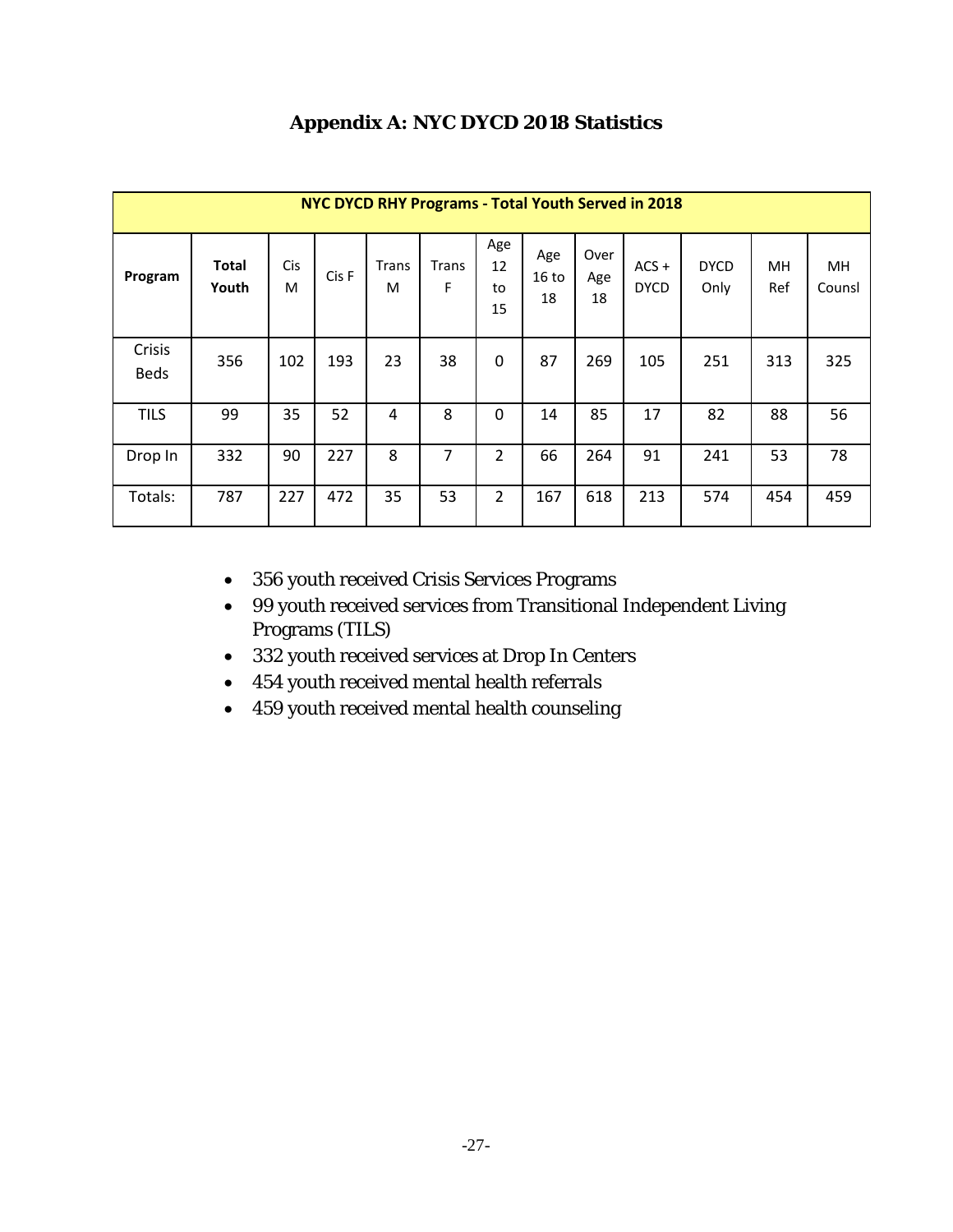| Section Totals: | <b>Totals:</b> | Preventive Advocate Cases | New Beginnings (Preventive | Gateways Program (Placement) | OTDA Confirmations | Summer Youth Employment | The Door  | Hetrick Martin Institute | Ali Forney Center | DYCD RHY Programs | GEMS Individual Cases | GEMS Groups at Facilities | Center Counselors ( | Street/Street Outreach | Child Trafficking Database | Child Trafficking Mailbox | Safe Harbour Provider        |                                                                  |                                                                                              |                                            |
|-----------------|----------------|---------------------------|----------------------------|------------------------------|--------------------|-------------------------|-----------|--------------------------|-------------------|-------------------|-----------------------|---------------------------|---------------------|------------------------|----------------------------|---------------------------|------------------------------|------------------------------------------------------------------|----------------------------------------------------------------------------------------------|--------------------------------------------|
| 2839            | 2839           | お                         | 92                         | Ч                            | 圢                  | 능                       | <b>DE</b> | IJ                       | S                 | 787               | IJ                    | 208                       | ස                   | ЩI                     | И                          | 岗                         | Total Youth                  |                                                                  |                                                                                              |                                            |
|                 | 79             | 0                         | 21                         | 0                            | 0                  | 능                       | 99        | س                        | ದ                 | 727               | 0                     | 0                         | 4                   | 734                    | 0                          | 11                        | <b>GsM</b>                   |                                                                  |                                                                                              |                                            |
|                 | 1603           |                           | 71                         | 27                           | ħŢ                 | 9                       | 匀         | H                        | ص                 | 472               | IJ                    | 208                       | 57                  | 铒                      | 23                         | ಜ                         | ឌ                            |                                                                  |                                                                                              |                                            |
|                 | 492            | 0                         | 0                          | 0                            | 0                  | 0                       | 0         | ⊷                        | ದ                 | ಜ                 | $\circ$               | $\circ$                   |                     | 423                    |                            | 0                         | TransF                       |                                                                  |                                                                                              |                                            |
| 2,839           | S,             | 0                         | 0                          | 0                            |                    | 0                       | 0         | 0                        | 4                 | ပ္ပ               | 0                     | 0                         |                     | 5                      | 0                          | 0                         |                              |                                                                  |                                                                                              |                                            |
|                 | ಜ              | ₫                         | $\circ$                    | 0                            | 0                  | 0                       | 0         | $\circ$                  | ص                 | 0                 | 0                     | 0                         | $\circ$             | 0                      | 0                          | $\circ$                   | Trans M   No G Discl         | as identified and reported by ACS, DYCD and Safe Harbour Provide | 2018 NYC Safe Harbour Data: Sexually Exploriate nand Children At-Risk of Sexual Exploitation | NYC Administration for Children's Services |
|                 | ă              | 0                         | 0                          | 0                            | 0                  | 0                       | 4         | Σ                        | 4                 | 0                 | 0                     | 0                         | 0                   | 0                      | 0                          | 0                         | <b>GNC</b>                   |                                                                  |                                                                                              |                                            |
|                 | cл             | 0                         | $\circ$                    | 0                            | 0                  | 0                       |           | 0                        | 0                 | 0                 | 0                     | 0                         | $\circ$             | 0                      |                            | س                         | ê                            |                                                                  |                                                                                              |                                            |
|                 | 25             | 0                         | ஜ                          | 눕                            | 4                  |                         | 9         | س                        |                   |                   | $\infty$              | ஐ                         | 险                   | 0                      | Π                          | జ                         | 12-15                        |                                                                  |                                                                                              |                                            |
| 2,839           | 85             |                           | 52                         | జ                            | 능                  | ص                       | 口         | س                        | 능                 | 50                | $\infty$              | 宗                         | B                   | ස                      | 出                          | SЗ                        | 16-18                        |                                                                  |                                                                                              |                                            |
|                 | 1830           | 0                         |                            | 27                           | 0                  | G                       | æ         | 11                       | 47                | 819               | $\circ$               | ىم                        | ω                   | 1027                   | 0                          |                           | 쓺                            |                                                                  |                                                                                              |                                            |
|                 | æ              | ₫                         | 0                          | 0                            | 0                  |                         | 0         | 0                        | 0                 | 0                 |                       | И                         | 0                   | 77                     | 0                          | 0                         | Age unk                      | ă                                                                |                                                                                              |                                            |
|                 | 292            | 0                         | 92                         | И                            | $\circ$            | $\circ$                 | $\circ$   | 0                        | 0                 | $\circ$           | $\circ$               | $\circ$                   | $\circ$             | $\circ$                | 忆                          | 104                       |                              |                                                                  | ig<br>S                                                                                      |                                            |
| 2,839           | 574            | 0                         | $\circ$                    | $\circ$                      | $\circ$            | 0                       | $\circ$   | $\circ$                  | 0                 | 574               | $\circ$               | $\circ$                   | $\circ$             | $\circ$                | $\circ$                    | $\circ$                   | ACS only IDYCD only ACS+DYCD |                                                                  |                                                                                              |                                            |
|                 | SS<br>SS       | $\circ$                   | $\circ$                    | $\circ$                      | $\circ$            | 능                       | $\circ$   | $\circ$                  | $\circ$           | 213               | 17                    | 208                       | æ                   | జ                      | $\circ$                    | $\circ$                   |                              |                                                                  |                                                                                              |                                            |
|                 | TAI            | お                         | 0                          | 0                            | 14                 | 0                       | 210       | 17                       | S                 | $\circ$           | 0                     | 0                         | 0                   | 1078                   | $\circ$                    | $\circ$                   | Эńк                          |                                                                  |                                                                                              |                                            |

# **Appendix B: Safe Harbour Providers 2018**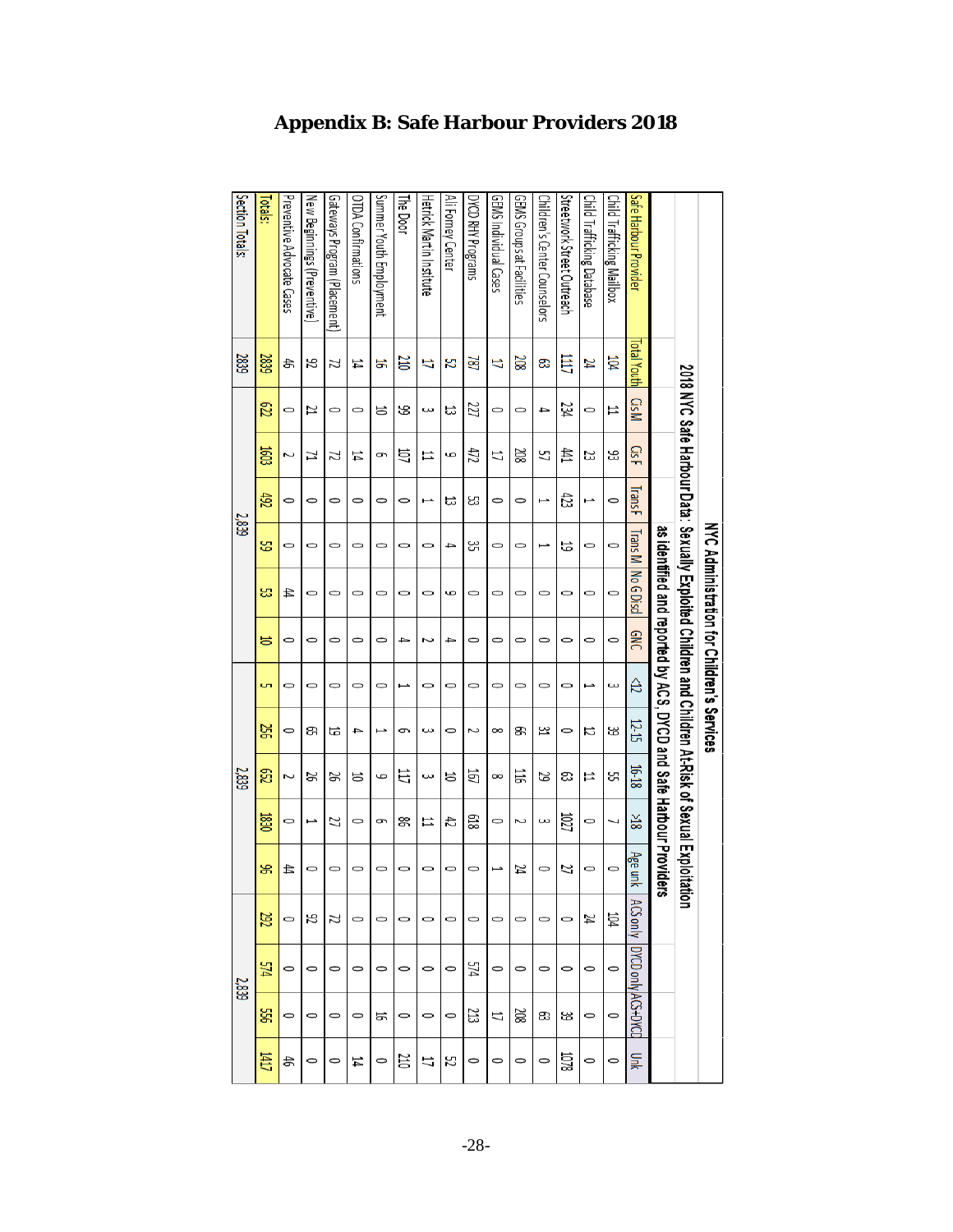# **Appendix C:**

## **NYC Administration for Children's Services' Child Trafficking Database (CTDB)**

Administrated by the ACS Office of Child Trafficking Prevention and Policy (OCTPP), the Child Trafficking Database (CTDB), platformed in Microsoft Dynamics, allows assigned staff to complete the two mandated OCFS sex trafficking screening tools, thereby alleviating the use of paper tools. All children under investigation, in the care of ACS contracted foster care agencies, and receiving services from prevention service agencies or juvenile detention providers are expected to be screened using the CTDB. Children in Advocate (ADVPO) cases are not screened in the CTDB. They are screened using paper tools.

The CTDB allows staff to view child trafficking screening histories of children on their caseload, input screenings and view caseload demographics relevant to screenings assigned. The CTDB permits every screening to be recorded and saved in the system for future access by a worker (and supervisor) assigned to a child (and only when a worker/supervisor is assigned to a child), and for administrative research and reporting needs, as required by Federal and State legislation.

The development of the CTDB had been divided into two phases: Phase I: Child Trafficking Screening Tool and Phase II: Demographics and Service Data and Reports. Phase I (launched on February 15, 2017) provides a mechanism for data input as per NYS Child Trafficking Screening mandates. In Phase II (development scheduled for 2019), the CTDB will be enhanced to include an expanded demographics and service provision entry section for all youth identified as trafficked, permitting the longitudinal capture of information. The CTDB will also have the capacity to generate quantitative data reports with automatic functionality in the format required by OCFS and provide extended levels of administrative access for divisional and agency managers and executives to view their areas of responsibility.

Trainings on how to use the CTDB are conducted regularly in a Train the Trainer format. An electronic mailbox, available at  $CTDB@acs.nyc.gov$  provides access to technical support. A CTDB Reference Guide provides text guidance for users, and CTDB Training Slides provide screen shots on how to navigate the database.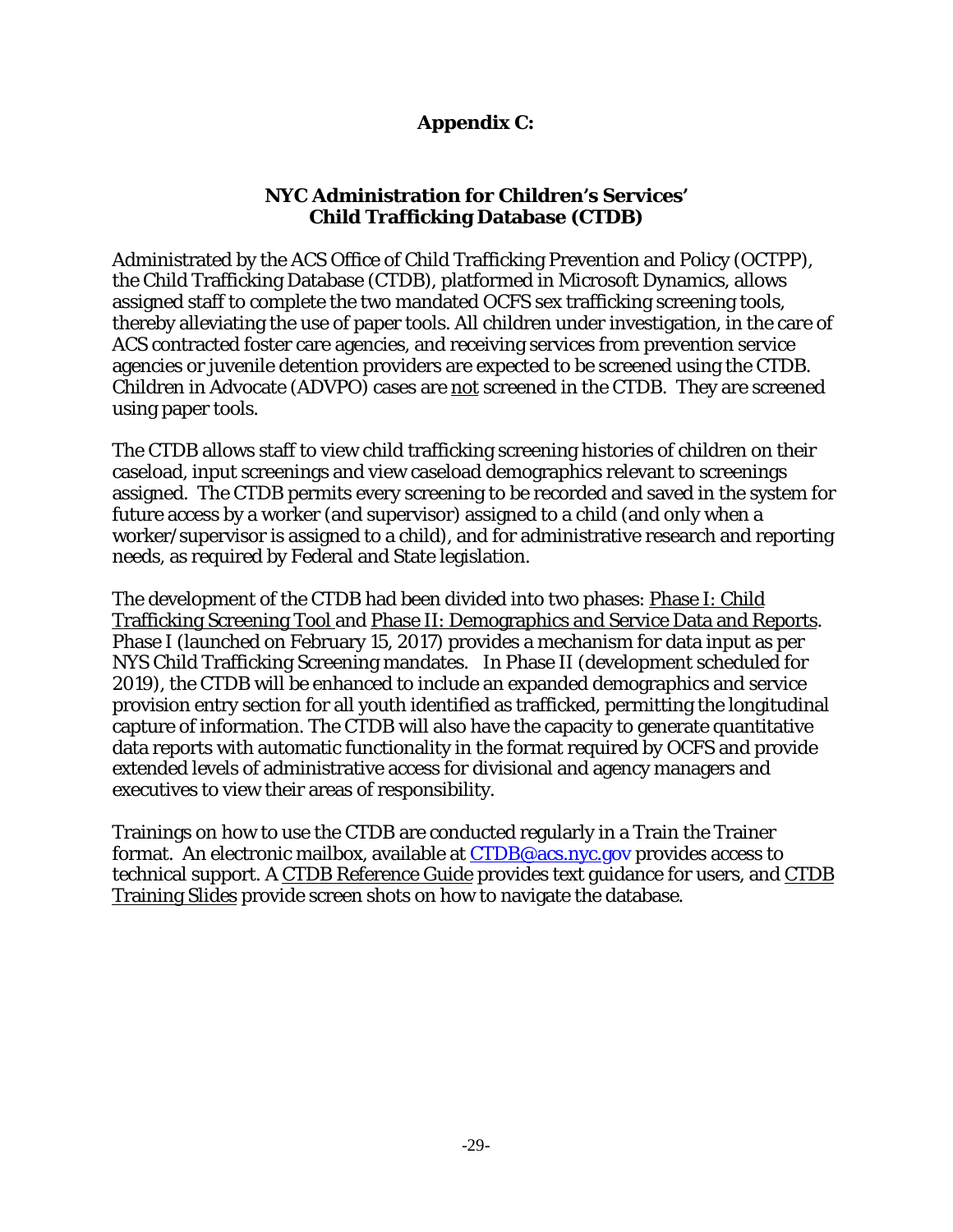## **End Notes**

<span id="page-29-0"></span> $\overline{\phantom{a}}$ 

<sup>i</sup> Mt. Sinai-St. Luke's New Beginnings Preventive Program accepts referrals for children age 12 and up who have been sexually abused and/or sex trafficked. New Beginnings worked with a total of 61 cases in 2018, 4 of which were new cases and 57 cases carried over from 2017, with a total of 158 children (subject child and siblings). There were 66 children under 12 years old in 2018. Since the program serves subject children age 12 and older, it is likely these are siblings of the subject children, not subject children themselves. Therefore the 66 children under age 12 have not been included in the total for New Beginnings.

<span id="page-29-1"></span>ii OCTPP receives redacted sex trafficking screening data for Advocate (ADVPO) cases, which totaled 93 children determined to be at-risk of exploitation and 2 children determined to be exploited in Calendar Year 2018. For children deemed at-risk for trafficking, ACS' contracted prevention agencies do not transmit a breakdown of data on ADVPO cases beyond a total number of children and their risk levels. For children determined to be exploited, only age and gender are provided.

<span id="page-29-2"></span>iii As documented in 17-OCFS-INF-03: New York State Processes Related to Notifications of Victims of Human Trafficking (March 17, 2017), the NYS Anti-Trafficking Law (2007) requires the New York State (NYS) Division of Criminal Justice Services (DCJS) and the NYS Office of Temporary and Disability Assistance (OTDA) to accept referrals of potential victims from local law enforcement agencies or local district attorneys' offices. In 2015, the ability to refer potential victims of human trafficking expanded to include established legal and social services provider. OTDA and DCJS are charged with confirming or denying referrals of victims made to their agencies to allow access to services. Additionally, OTDA manages the New York State Response to Human Trafficking Program (RHTP). DCJS, in consultation with OTDA, must determine whether to confirm the referred person as a human trafficking victim (HTV) under statutory and regulatory guidelines. Once confirmed, victims are directed to either the LDSS or the RHTP service provider network. OTDA confirmation is confidential, and OTDA will only provide the number of confirmed victims, their age and gender. Some of the victims may be duplicative of reporting by other providers, but this is impossible to actually ascertain due to the confidentiality requirement. iv GEMS provided psycho-educational groups, mentoring groups and individual counseling sessions at ACS' Children's Center and the Horizon and Crossroads Secure Detention Centers. These children are at the highest risk for exploitation, and often are trafficked, but do not disclose.

<span id="page-29-4"></span><span id="page-29-3"></span>v Some of the individual cases served by GEMS may have participated in a group provided by GEMS. Since identities are confidential, this cannot be definitively determined. Therefore some multiple counting may be possible.

vi Many of the youth worked with by the CSEC Counselors at the ACS Children's Center received multiple and/or extended sessions. Some youth received individual sessions, and also participated in groups.

vii Many youth are repeat contacts for street outreach and since youth rarely identify to Street Outreach workers, multiple counting is possible.

viii In Calendar Year 2018, ACS allocated Safe Harbour funding for Summer Youth Employment Program (SYEP) slots specifically for sexually exploited and at-risk youth. Sixteen (16) youth completed the program, with 1,429.75 hours worked in total by all 13 youth.

ix Forty-four (44) of the undisclosed ages stemmed from ADVPO cases, in which OCTPP receives redacted information that is limited to the total number of children and their risk levels for youth screened at-risk for trafficking. Age is provided only for youth who met the Federal Definition level of trafficking. Twenty-four (24) undisclosed ages resulted from GEMS' groups at the facilities, wherein group participation is voluntary, and disclosure is up to the youth, similar to GEMS' individual casework for